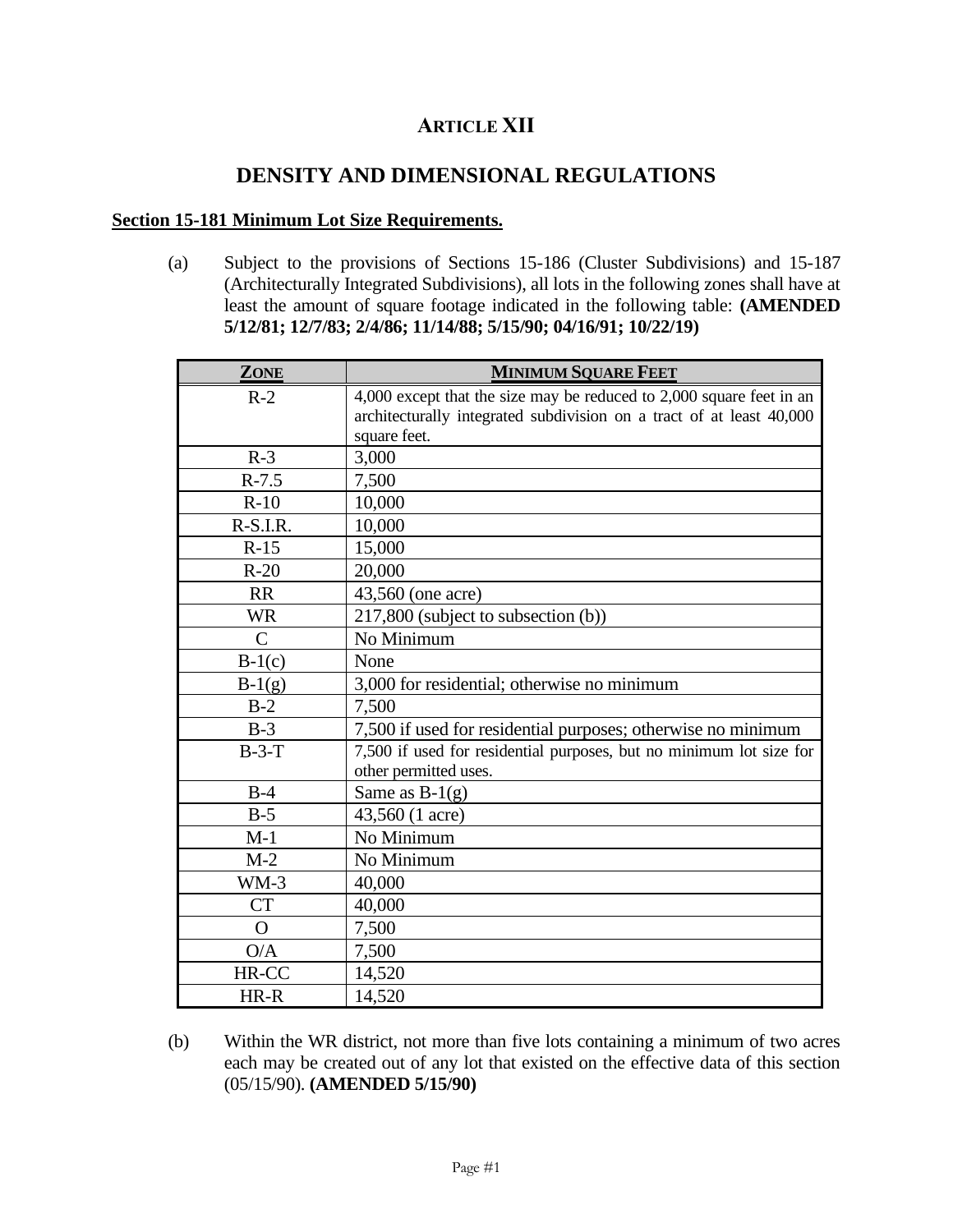- (c) Lots within the JLWP overlay district (see Section 15-141.1) shall be subject to the limitations set forth in Subsections 15-266(e) and (f). **(AMENDED 10/15/96)**
- (d) The minimum lot size requirement within the R-2 Conditional district (R-2-CZ), may be reduced to 1,500 square feet in an architecturally integrated subdivision (AIS) on a tract containing at least 20,000 square feet. **(AMENDED 6/28/16)**

### **Section 15-182 Residential Density.**

(a) Subject to the other provisions of this section and the provisions of Section 15-186 (Cluster Subdivisions), 15-187 (Architecturally Integrated Subdivisions) and 15-182.1 (Density in R-SIR Zoning), every lot developed for residential purposes shall have the number of square feet per dwelling unit indicated in the following table. In determining the number of dwelling units permissible on a tract of land (by dividing the total number of square feet the tract contains by the minimum per dwelling unit), fractions shall be dropped. **(AMENDED 4/24/84; 1/22/85; 2/4/86; 11/14/88; 05/15/90; 04/26/91; 10/22/19)**

| <b>ZONE</b> | MINIMUM SQUARE FEET PER DWELLING UNIT, |  |  |
|-------------|----------------------------------------|--|--|
|             | <b>MULTI-FAMILY AND DUPLEX</b>         |  |  |
| $R-2$       | 2,000                                  |  |  |
| $R-3$       | 3,000                                  |  |  |
| $R-7.5$     | 7,500                                  |  |  |
| $R-10$      | 10,000                                 |  |  |
| $R-S.I.R.$  | 10,000                                 |  |  |
| $R-15$      | 15,000                                 |  |  |
| $R-20$      | 20,000                                 |  |  |
| <b>RR</b>   | 43,560 (one acre)                      |  |  |
| $B-1(c)$    | None                                   |  |  |
| $B-1(g)$    | 3,000                                  |  |  |
| $B-2$       | 7,500                                  |  |  |
| $B-3$       | 7,500                                  |  |  |
| $B-3-T$     | 7,500                                  |  |  |
| <b>CT</b>   | 7,500                                  |  |  |
| O           | 7,500                                  |  |  |
| O/A         | 7,500                                  |  |  |
| HR-CC       | 14,520                                 |  |  |
| HR-R        | 14,520                                 |  |  |

(b) Two-family conversions and primary residences with an accessory apartment, and primary residences with an accessory detached dwelling, shall be allowed only on lots having at least 150% of the minimum square footage required [under subsection (a)] for one dwelling unit on a lot in such district. With respect to multi-family conversions into three or four dwelling units, the minimum lot size shall be 200% and 250% respectively of the minimum required [under subsection (a)] for one dwelling unit. **(AMENDED 4/24/84; 5/28/02)**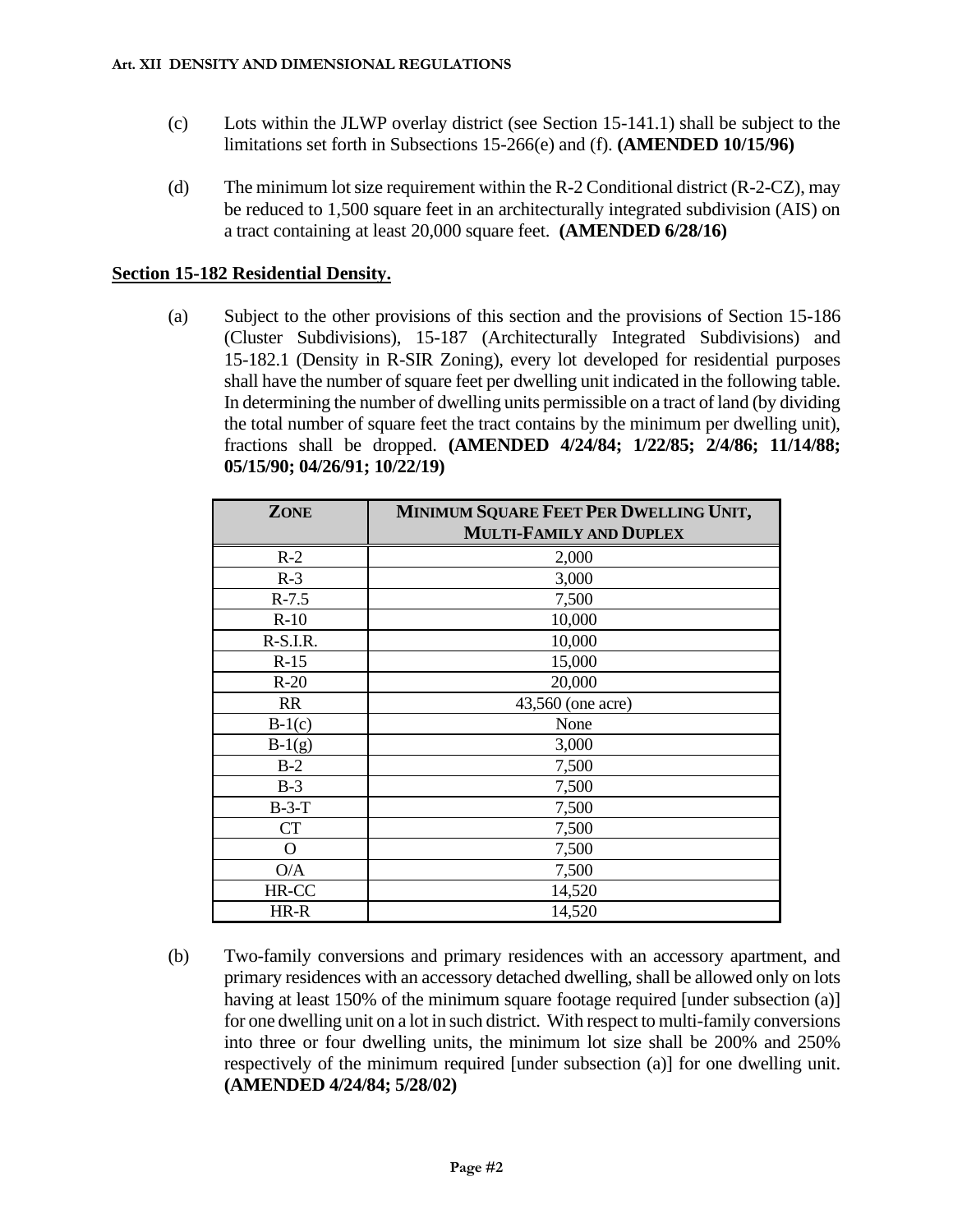#### **Art. XII DENSITY AND DIMENSIONAL REGULATIONS**

(c) Within the zoning districts named below, lots that were created before the effective date of this section and that are less than one acre in size may be developed for two-family and multi-family residential purposes at a density such that the lot contains at least the following number of square feet for each dwelling unit constructed thereon. In determining the number of dwelling units permissible on a tract of land (by dividing the total number of square feet the tract contains by the minimum per dwelling unit), fractions shall be dropped. **(AMENDED 4/24/84; 1/22/85; 11/14/88)**

| ZONE             | <b>MINIMUM SQUARE FEET PER DWELLING UNIT</b> |
|------------------|----------------------------------------------|
| $R-7.5$          | 5,625                                        |
| $R-10$ , $R-SIR$ | 7,500                                        |
| $R-15$           | 11,250                                       |
| $R-20$           | 15.000                                       |

(d) In any district where such use is permitted, a use that falls within the 1.400, 1.520, or 1.600 classifications and is designed to accommodate not more than seven residents is permissible on a lot having at least the minimum number of square feet for a lot in that district (see Section 15-181). If a lot is larger than the minimum lot size required for that particular district, then, subject to the definitional limitations, the number of residents that any of the foregoing uses may have on such lot is seven plus the number derived from the following formula: **(AMENDED 4/24/84)** 

#### **(amount of square footage in lot) - (minimum lot size for that district) (.5)** *x* **(Minimum square feet per dwelling unit for multi-family development in that district)**

Fractions shall be rounded to the nearest whole number.

(e) Notwithstanding any other provisions of this chapter, if a special use permit-A authorizing the construction of a phased residential development was issued after July 1, 1980 and, as of April 24, 1984 one or more but less than all of the phases of such project had been completed and the permit to complete the remaining phase or phases has expired under Section 15-62, then the land within the remaining phases or phases may be developed for two-family or multi-family residential purposes at a density such that such area contains at least the following number of square feet for each dwelling unit constructed thereon: **(AMENDED 4/9/85; 11/14/88)**

| Zone             | <b>Minimum Square Feet Per Dwelling Unit</b> |
|------------------|----------------------------------------------|
| $R - 7.5$        | 5,625                                        |
| $R-10$ , $R-SIR$ | 7,500                                        |
| $R-15$           | 11,250                                       |
| $R - 20$         | 15,000                                       |

(f) The table set forth in subsection (a) contains no reference to the WR (watershed residential) zoning district because only single-family detached residences are permitted within this district, and therefore residential density is established by the minimum lot size requirements in Section 15- 181. **(AMENDED 5/15/90)**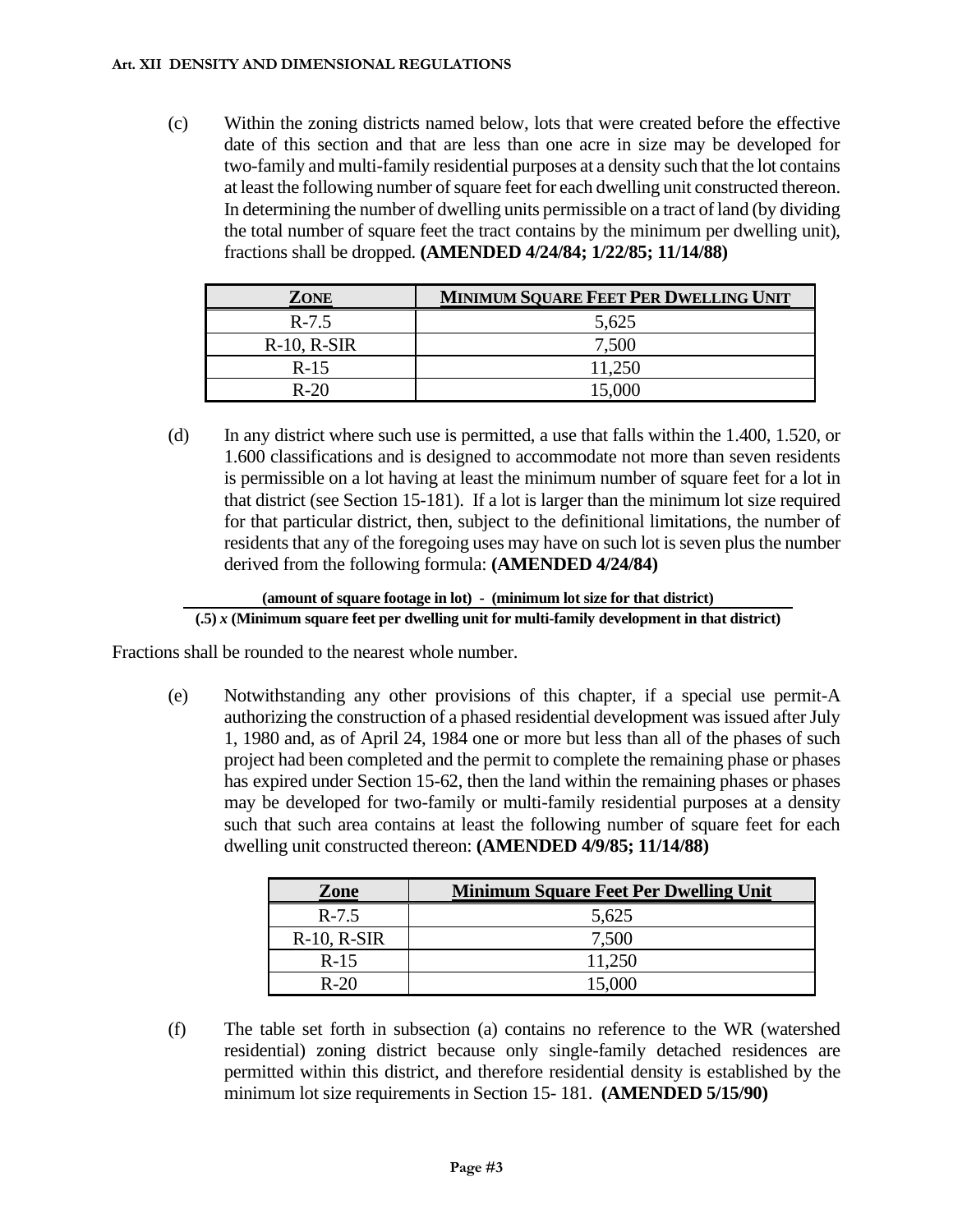- (g) Lots within the JLWP overlay district (see Section 15-141.1) shall be subject to the limitations set forth in subsections 15-266(e) and (f). **(AMENDED 10/15/96)**
- (h) Notwithstanding the foregoing, the minimum square feet per dwelling unit required for any residential development consisting solely of single-room occupancy units shall be 500 square feet in the B-1(g) and R-2 districts. **(AMENDED 10/10/00)**
- (i) Notwithstanding the foregoing, density in the  $B-1(g) CZ$  district may be determined in accordance with the provisions of Section 15-141.4(k). **(AMENDED 11/09/11)**

## **Section 15-182.1 Residential Density in R-SIR Zoning.**

- (a) Land that is zoned R-SIR may be developed in the same manner and at the same density as land within an R-10 zoning district. However, the provisions of this section are designed to encourage development that furthers the town's housing goals by offering density bonuses for such development.
- (b) A major housing goal of the town is to obtain in the community a sufficient number of housing units by type, style and price to afford residents a suitable dwelling of their choice. To the degree that a development meets one or more of the performance criteria set forth below, it helps to further this housing goal and therefore should be entitled to a density bonus determined in accordance with subsection (c).
	- (1) The development consists of at least thirty but less than eighty percent ownership units. Each undeveloped lot in a residential subdivision as well as each single-family residence shall be considered an ownership unit. Condominiums shall also be considered ownership units.
	- (2) The development offers at least three different number-of-bedroom options, with each type comprising at least ten percent of the total number of dwelling units. Lots intended for sale in their undeveloped state shall not be considered for purposes of this performance criterion.
	- (3) The development offers a variety of the following six residential building styles: (i) single-family on lots 7,500 square feet or greater, (ii) single- family on lots smaller than 7,500 square feet, (iii) one-story multi-family or duplex, (iv) two or three-story multi-family or duplex, each unit having a separate ground level entrance, (v) two or three-story multi-family or duplex, each unit not having a separate ground level entrance, and (vi) multi-family high rise (i.e., four or more stories). This performance criteria may be satisfied at the following three levels:
		- a. Two building styles (thirty percent minimum, each style).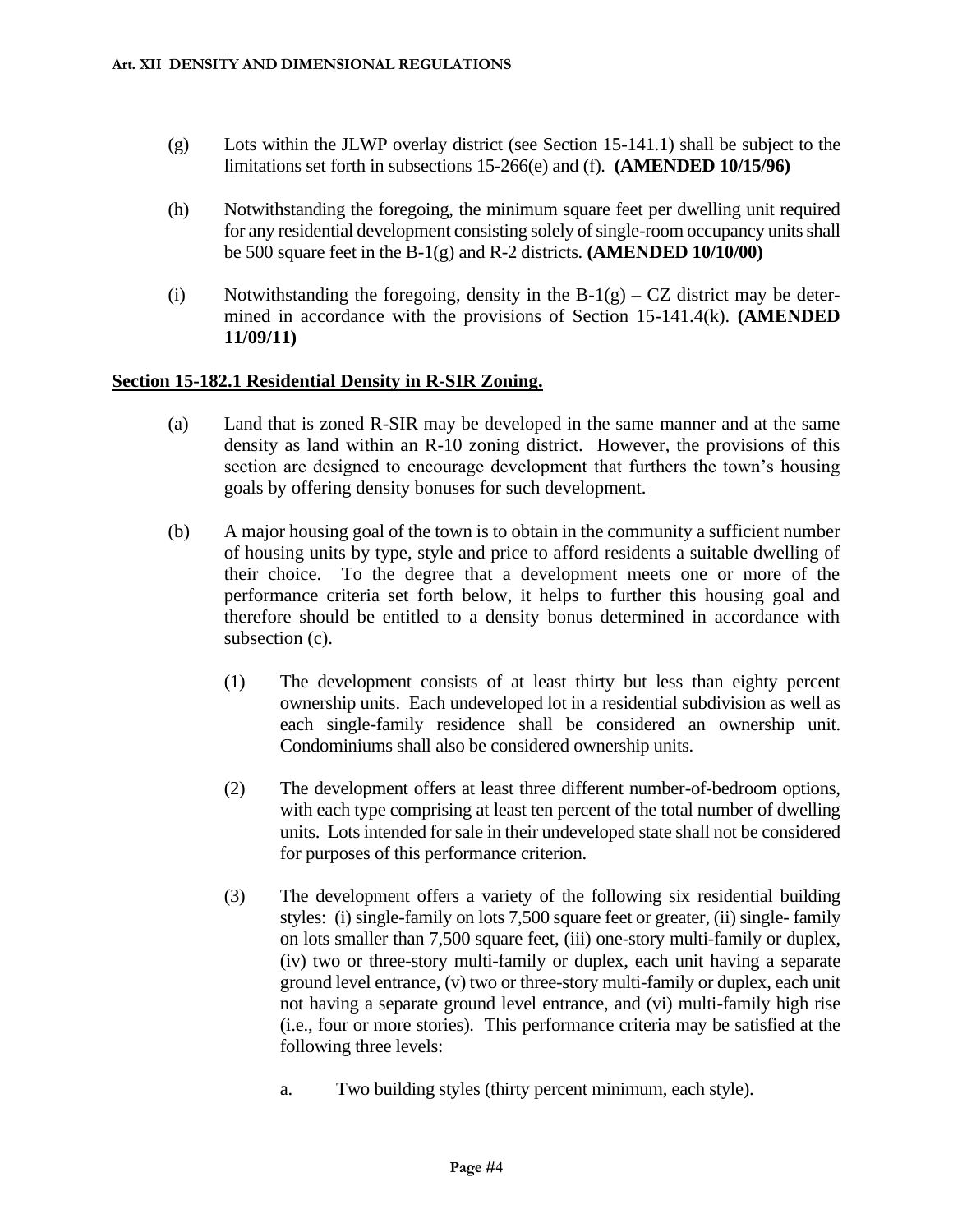- b. Three building styles (twenty five percent minimum, each style).
- c. Four or more building styles (fifteen percent minimum for each of at least four styles).
- (c) Residential development in the R-SIR zoning district that meet one or more of the performance criteria described in subsection (b) may be developed according to the density set forth below. Notwithstanding subsection 15-154(b), the total density of the development shall be determined by dividing the total area of the lot to be developed by the appropriate figure of square feet per dwelling unit, and rounding off to the nearest whole number.

| <b>MINIMUM SQUARE FEET PER DWELLING UNIT</b>    |                                             |                 |                 |                 |  |
|-------------------------------------------------|---------------------------------------------|-----------------|-----------------|-----------------|--|
|                                                 | No (b)(3) Criteria Met $\mid (b)(3)(a)$ met |                 | $(b)(3)(b)$ met | $(b)(3)(c)$ met |  |
| <b>Neither</b><br>(b)(I)<br>nor<br>$(b)(2)$ met |                                             | $6,500$ sq. ft. | $5,000$ sq. ft. | $3,500$ sq. ft. |  |
| $(b)(1)$ or $(b)(2)$ met                        | $7,000$ sq. ft                              | $6,000$ sq. ft. | $4,000$ sq. ft. | $3,000$ sq. ft  |  |

- (d) When a developer takes advantage of the density bonuses offered in this section and part of the development consists of a single-family residential subdivision, the 10,000 square foot minimum lot size may be reduced pursuant to Sections 15-186 (cluster subdivisions) and 15-187 (Architecturally Integrated Subdivisions).
- (e) Land that is zoned R-S.I.R.-2 may be developed in the same manner as that which is zoned R-S.I.R. except that the minimum square feet per dwelling unit shall in no case be less than 6,000 square feet. **(AMENDED 5/12/81)**

## **Section 15-182.2 Effect of Public Acquisition of Property On Density, Setback and Height Requirements. (AMENDED 4/2/02;5/28/02;4/8/03)**

- (a) Subject to other provisions of this section, if (i) any portion of a lot lies within an area designated on any officially adopted town plan as part of a proposed public park, greenway, or bikeway, or the town or the N.C. Department of Transportation otherwise seeks to acquire a portion of a lot for any public use, and (ii) before the lot is developed, the owner of the lot, with the concurrence of the town, dedicates to the town or the N.C. Department of Transportation that portion of the lot so designated or sought to be acquired, or the town or the N.C. Department of Transportation condemns the same, then, when the remainder of the lot is developed for residential purposes, the permissible density at which the remainder may be developed shall be calculated by regarding the dedicated portion of the original lot as if it were still part of the lot proposed for development. **(AMENDED 11/26/85; 11/28/89)**
- (b) If the portion of the lot that remains after dedication as provided in subsection (a) is divided in such a way that the division either does not constitute a subdivision or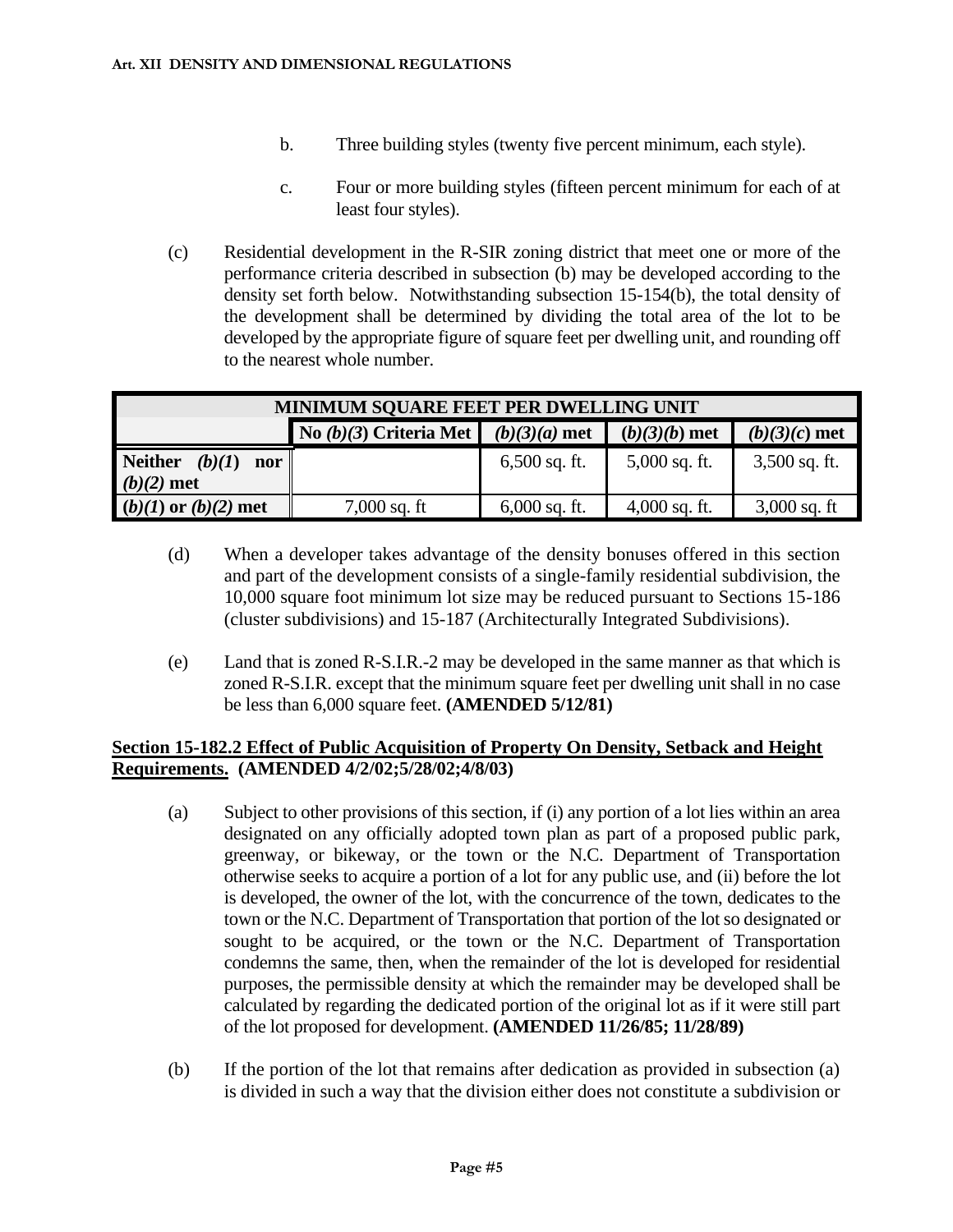constitutes only a minor subdivision (as these terms are defined in Section 15-15), then, when each of the lots so created is later developed for residential purposes, the permissible density at which each lot may be developed shall be calculated in the following manner:

- (1) Divide the area of the particular lot in question by the total area of the portion of the original lot not dedicated to the town.
- (2) Multiply the fraction derived from step (1) above times the total area of the dedicated portion of the original lot.
- (3) Regard the area derived from the calculation in step (2) above as if it were part of the lot in question and calculate the density on the basis of this combined area.
- (c) In no case may the density permitted under this section exceed a level of fifteen dwelling units per acre.
- (d) Notwithstanding any other provisions of this ordinance, the town may condemn additional right-of-way along an existing street even though such condemnation creates a nonconforming lot, and the property owner may at the request of the town dedicate additional right-of-way along an existing street even though such dedication creates or results in the creation of nonconforming lots. **(AMENDED 11/26/85)**
- (e) Notwithstanding any other provisions of this chapter, a property owner may dedicate to the town or the town may otherwise acquire a right-of-way over or a fee simple interest in a portion of a lot, even though such acquisition creates a situation where a building or sign is so located on the remainder of the lot that it is inconsistent with the setback requirements set forth in Section 15-184. The setback situation so created shall be regarded as in conformity with the setback requirements of this chapter (rather than as a nonconforming situation) except in relation to the provisions of Section 15- 92.1(e). **(AMENDED 4/2/02)**
- (f) Notwithstanding any other provisions of this chapter, if a property owner dedicates of the town or the State otherwise acquires from a property owner additional right-ofway along an existing street, then to the extent that the height of a building is dependent on the distance a building is set back from a street right-of-way, the maximum building height permitted under Section 15-185 shall be calculated as if such dedication or acquisition had not been made, provided that this provision shall not be applicable if right-of-way is dedicated pursuant to subsection 15-185(a)(3)(a). **(AMENDED 4/8/03)**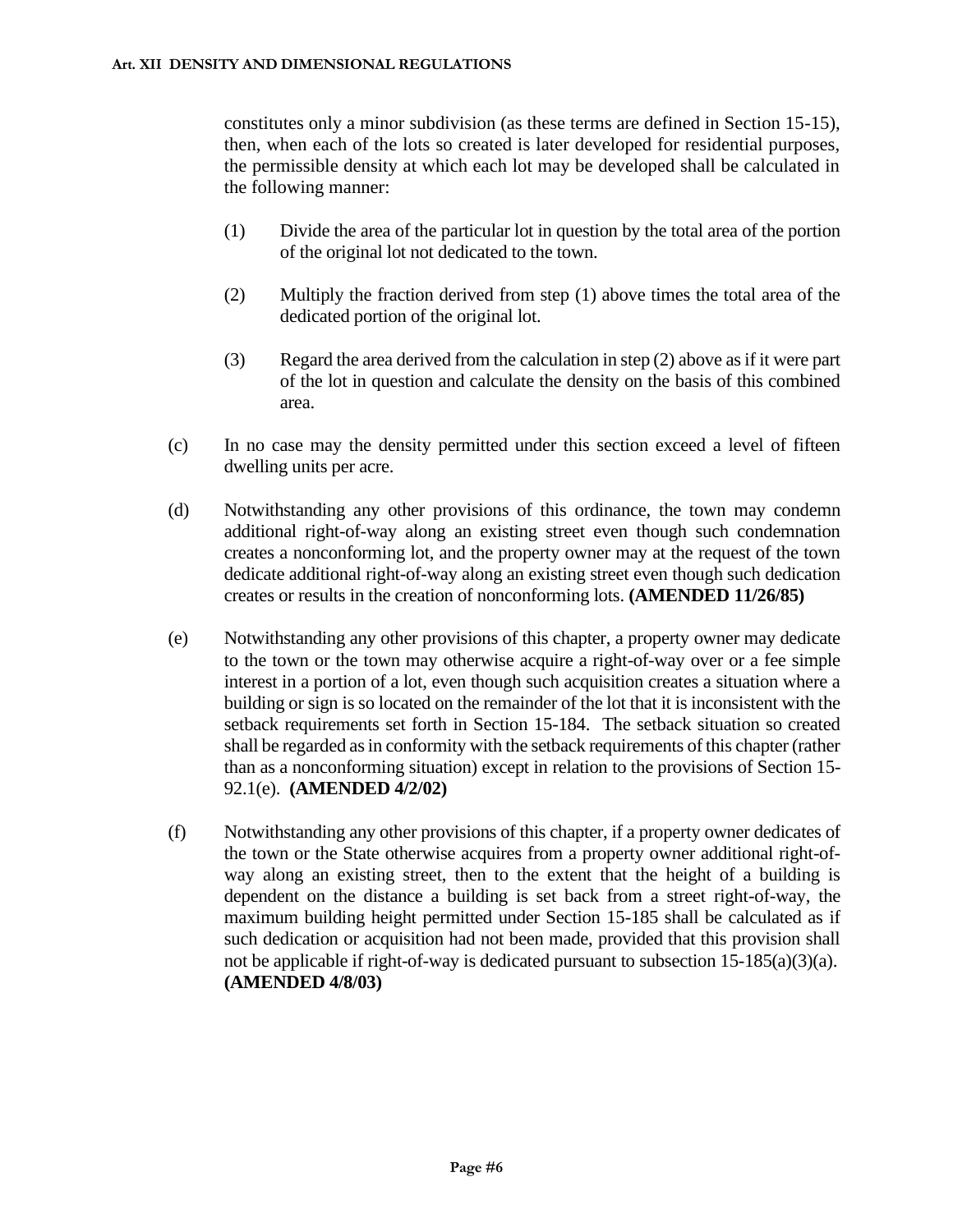## **Section 15-182.3 Residential Density of Major Developments in Certain Districts. (AMENDED 5/25/99)**

- (a) Notwithstanding the provisions of Section 15-182, when any tract of land within the R-10, R-15, R-20, RR, HR-R and HR-CC districts is developed under circumstances requiring the issuance of a special use permit the maximum number of dwelling units that may placed on that tract shall be determined in accordance with the provisions of this section. (**Amended 10/22/19)**
- (b) If the development is to be served by OWASA owned water and sewer lines, then the maximum number of dwelling units for any type of residential development shall be determined by dividing the adjusted tract acreage [calculated in accordance with the provisions of subsection (c) below] by the "minimum square feet per dwelling unit" associated with the zoning district of the property to be developed as set forth in Section 15-182. **(AMENDED 6/22/99)**
- (c) The adjusted tract acreage shall be calculated by deducting from the gross acreage of the tract the sum total of each of the following areas that may be located within the tract in question. If an area within the tract qualifies under more than one of the following categories, then that area shall be included only within the one category that involves the most restrictive (i.e. the greatest) deduction.
	- (1) Floodways: multiply the area within a floodway by a factor of 1.0.
	- (2) Wetlands: multiply the area of designated wetlands by a factor of 0.95.
	- (3) Major Rock Formations: multiply the area of major rock formations by a factor of 0.90.
	- (4) Steep Slopes: multiply the area of land with natural ground slopes exceeding 25 percent by a factor of 0.80.
	- (5) Land traversed by high-tension electrical transmission lines (69kv or higher): multiply the area within the power easement by a factor of 0.75.
	- (6) Floodplains: multiply the 100-year floodplain by a factor of 0.5.
	- (7) Moderately steep slopes: multiply the area with natural ground slopes of between 15 and 25 percent by a factor of 0.4.
	- (8) Land traversed by underground utility lines (not within a street right of way): multiply the area within the easement (or if no easement exists, the area within ten feet on either side of the line) by a factor of 0.3.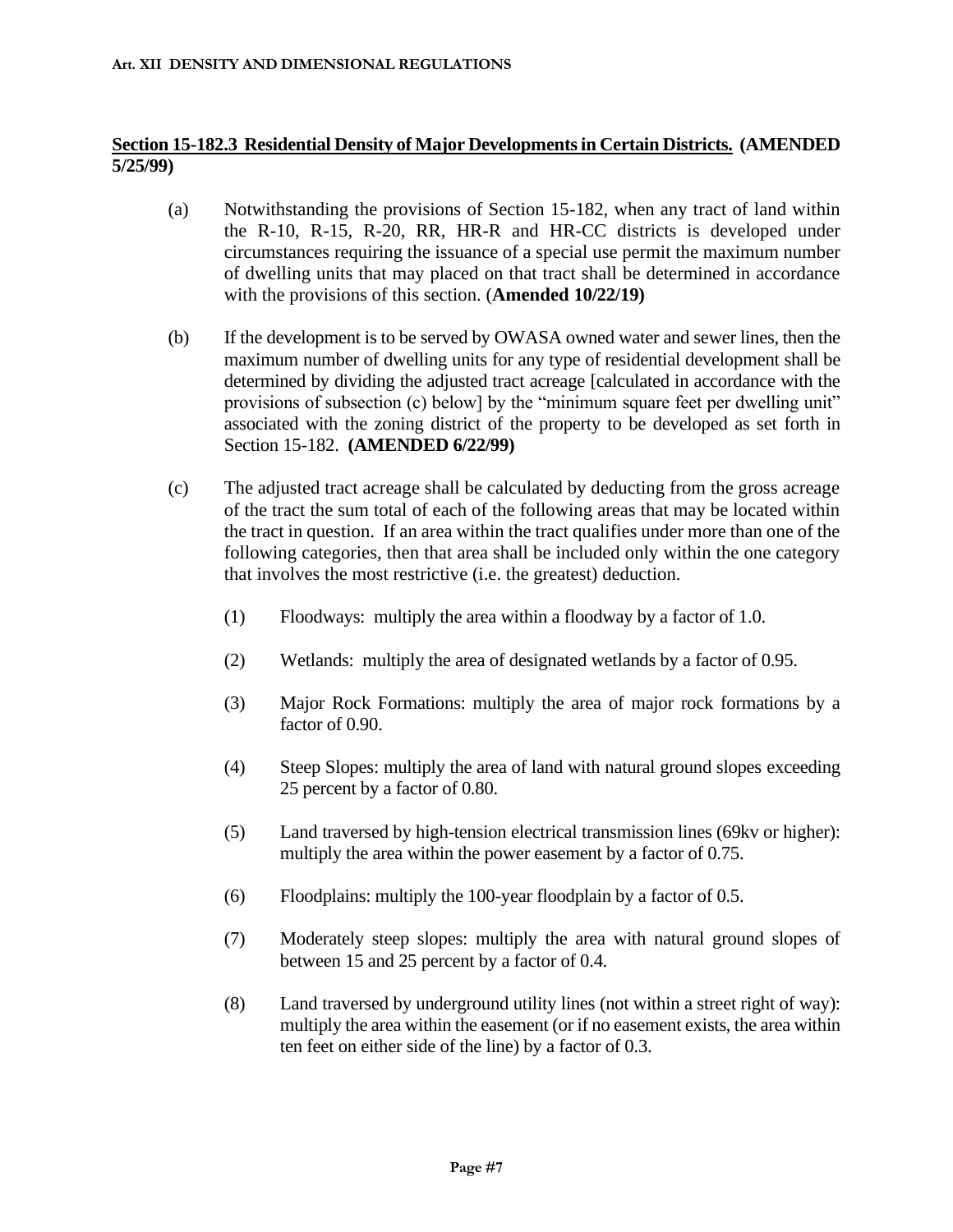(d) If the development is not to be served by OWASA owned water and sewer lines, then the maximum number of dwelling units shall be determined in reference to an actual yield plan prepared by the developer in accordance with the provisions of this subsection. The yield plan shall be a conceptual layout of a single-family residential subdivision (containing proposed lots that meet the minimum lot size requirements of the district where the property is located, streets, easements, and other pertinent features) that could be developed within the tract in question in accordance with the provisions of this chapter. Although the yield plan must be drawn to scale, it need not reflect any great degree of site engineering. However, it must be a realistic layout reflecting a development pattern that could reasonably be expected to be implemented, taking into account the topography of the land and natural constraints, existing easements and encumbrances, and the applicable provisions of this chapter, particularly those relating to open space, recreational facilities, and street rights of way. In addition, the yield plan shall be prepared under the assumption that each lot will be served with an individual septic tank located on the same lot as the house it serves. The applicant shall submit evidence (in the form of a preliminary soils evaluation from Orange County or comparable information from a qualified source) that there appears to be sufficient suitable soil within each of the proposed lots to support a septic tank system serving at least a three-bedroom house. When a yield plan meeting the requirements of this subsection has been submitted, the zoning administrator shall confirm this in a letter to the developer, which letter shall indicate the maximum number of dwelling units that can be developed on the tract in accordance with this subsection.

## **Section 15-182.4 Residential Density Bonuses for Affordable Housing. (AMENDED 5/25/99; 8/22/06, 1/22/08, 3/20/12, 4/22/14, 6/24/14, 1/27/15; REWRITTEN 6/26/07)**

- (a) The Town Council has established as a policy goal that at least fifteen percent of the housing units within all new residential developments should consist of affordable housing units as described in this section. The remaining provisions of this section are designed to provide incentives to encourage developers to comply with this policy goal either by providing affordable housing units or lots or, under the circumstances set forth in subsection (j), by making payments in lieu of providing such affordable housing units. **(AMENDED 1/22/08, 1/27/15)**
- (b) For purposes of this section, an affordable housing unit means a dwelling unit that satisfies the requirements of the following subsections (c) through (f). **(AMENDED 1/27/15)**
- (c) The appropriately-sized affordable housing unit must be offered for sale or rent at a price that does not exceed an amount that can be afforded by a family whose annual gross income equals 80 percent of the median gross annual family income, as most recently established by the United States Department of Housing and Urban Development, for a family of a specific size within the Metropolitan Statistical Area where the Town of Carrboro is located; provided that a for-sale housing unit that is offered for sale at a price that exceeds the foregoing limit but does not exceed an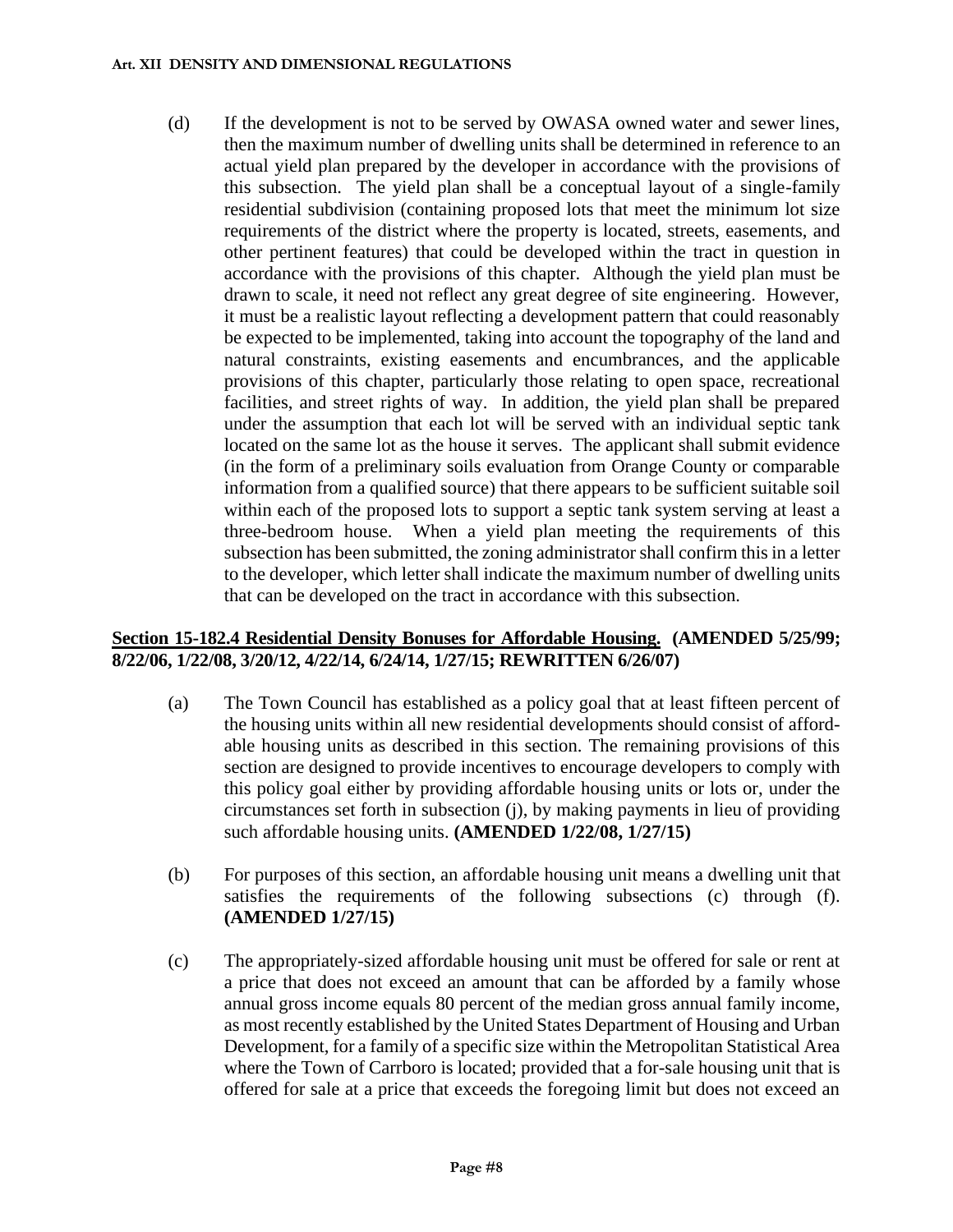amount that can be afforded by a family whose annual gross income equals 115% of the median gross annual family income shall also be regarded as affordable so long as (i) such unit otherwise qualifies as an affordable housing unit under this section, and (ii) units that qualify as affordable under this exception do not constitute more than 25% of the affordable housing units provided within any development **(AMENDED 3/20/12, 1/27/15)**

- (d) It is conclusively presumed that a family can afford to spend 30% of its annual gross income on housing costs. In the case of housing units that are for sale, the term "housing costs" shall mean the costs of principal and interest on any mortgage, real property taxes, insurance, fees paid to a property owners association, and any ground lease or maintenance fees. In the case of rental housing units, the term "housing costs" shall mean the cost of rent plus utilities. In making the calculation called for in this subsection, it shall be conclusively presumed that a unit is appropriately sized when an efficiency or one bedroom housing unit serves a family of one, that a two bedroom housing unit serves a family of two; that a three bedroom housing unit serves a family of three, and that a housing unit containing four or more bedrooms serves a family of four. **(AMENDED 1/27/15)**
- (e) The developer shall also establish or provide for arrangements to ensure that each such affordable unit is made available for sale or rent only to a family whose annual gross income does not exceed (i) 80% of the median gross annual income of a family of the same size within the Metropolitan Statistical Area where the town of Carrboro is located, or (ii) 115% of the median gross annual income of a family of the same size within the Metropolitan Statistical Area where the town of Carrboro is located if the unit is one that qualifies as affordable under the 115% exception provided for in subsection (c). **(AMENDED 3/20/12, 1/27/15)**
- (f) The developer of the affordable housing unit must establish or provide for arrangements to ensure that, for a period of not less than 99 years from the date of initial occupancy of the unit, such unit shall remain affordable (as provided in subsection (c)) and shall be offered for sale or rent only to families that satisfy the income criteria set forth in subsection (e). Such arrangements may include but shall not be limited to a ground lease, a deed restriction, or other covenant running with the unit. The documents establishing such arrangements shall be reviewed and approved by the Town of Carrboro prior to final plat approval if the units are located on subdivided lots or prior to the issuance of a certificate of occupancy if the units are not located on unsubdivided lots. The provisions of this subsection shall be considered satisfied if units are transferred to the Orange Community Housing and Land Trust at or below a price that is consistent with the provisions of subsection (c) above. **(AMENDED 1/27/15)**
- (g) Notwithstanding the other provisions of this section, if a dwelling unit is transferred to the Orange Community Housing and Land Trust or other non-profit housing provider in order to qualify such unit as "affordable" under the provisions of this section, and the financial institution that provides a loan to the buyer requires that such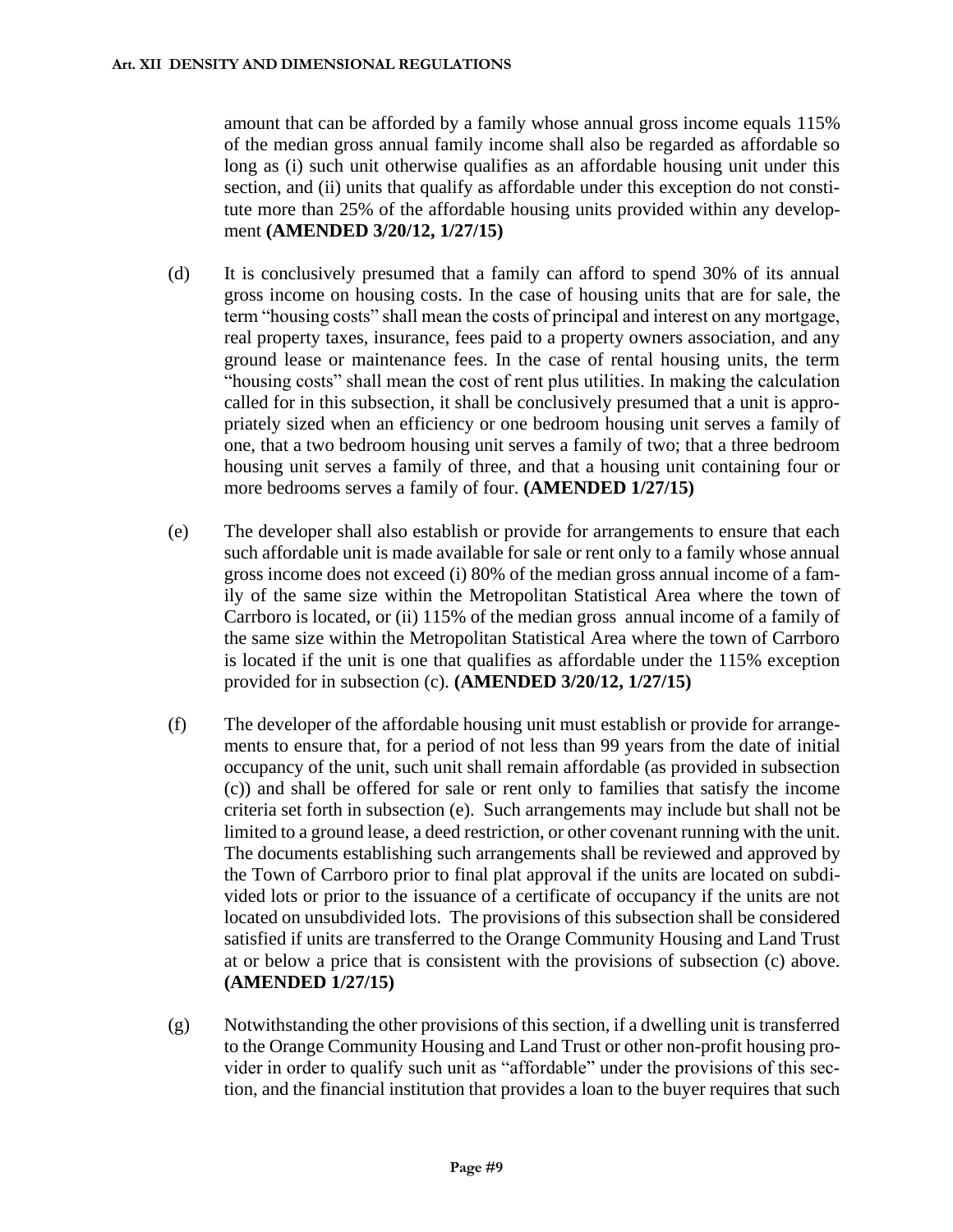loan be secured by a deed of trust or other instrument that allows the unit to be sold upon default free and clear of the affordability restrictions set forth in this section, then the Land Trust or other non-profit housing provider may agree to such financing terms. Should foreclosure under such a deed of trust occur, this shall not render nonconforming or otherwise have an adverse effect upon either the affordable unit or the development that created the affordable unit. **(AMENDED 1/27/15)**

- (h) For purposes of this section, an affordable housing lot shall mean a lot that (i) is designed and approved for the construction of a single family dwelling, and (ii) upon creation of such lot by the recording of a final plat, is donated (without additional consideration) to a non-profit agency that is in the business of constructing on such lots affordable housing units that meet the affordability criteria set forth in subsections (c) through (f) above. **(AMENDED 1/27/15)**
- (i) The maximum residential density permissible within a development whose maximum density would otherwise be determined in accordance with the applicable provisions of this Article XII shall be increased by two dwelling units for every one affordable housing unit constructed within the development, up to a maximum of 150% of the density otherwise allowable. Similarly, the maximum number of single family detached residential building lots that could otherwise be created within a development tract under the applicable provisions of this Article XII may be increased by two such lots for every one affordable housing lot created within such development, up to a maximum of 150% of the maximum density otherwise allowable. To illustrate, if the maximum density of a tract would be 100 dwelling units (or single family lots), a developer who chooses to construct 10 affordable housing units (or create 10 affordable housing lots) as part of the development of that tract would be allowed to construct 10 additional dwelling units (or create 10 additional lots) that did not satisfy the "affordability" criteria set forth in subsections (c) or (f), for a total density of 120 dwelling units (or lots). In this illustration, the maximum possible density that could be achieved would be 150 dwelling units if the developer constructed at least 25 affordable housing units (or created 25 affordable housing lots). **(AMENDED 1/27/15)**
- (j) For purposes of determining the maximum density permissible within a development under subsection (i) of this section, the Town Council may allow the payment of an affordable housing payment in lieu fee (determined in accordance with the provisions of subsection  $15-54.1(b)(4)$  to be regarded as the equivalent of providing an affordable housing unit. The developer may request such authorization at any time following the submission of a development application. In exercising its discretion as to whether such a request should be granted, the Council shall consider the need for the particular type of units the payments in lieu would replace, the comparative need for cash resources to assist in the provision or maintenance of affordable housing, and such other factors as the Council deems relevant in determining whether and to what extent payments in lieu would better serve the Council's goal of providing and maintaining affordable housing. **(AMENDED 1/22/08, 1/27/15)**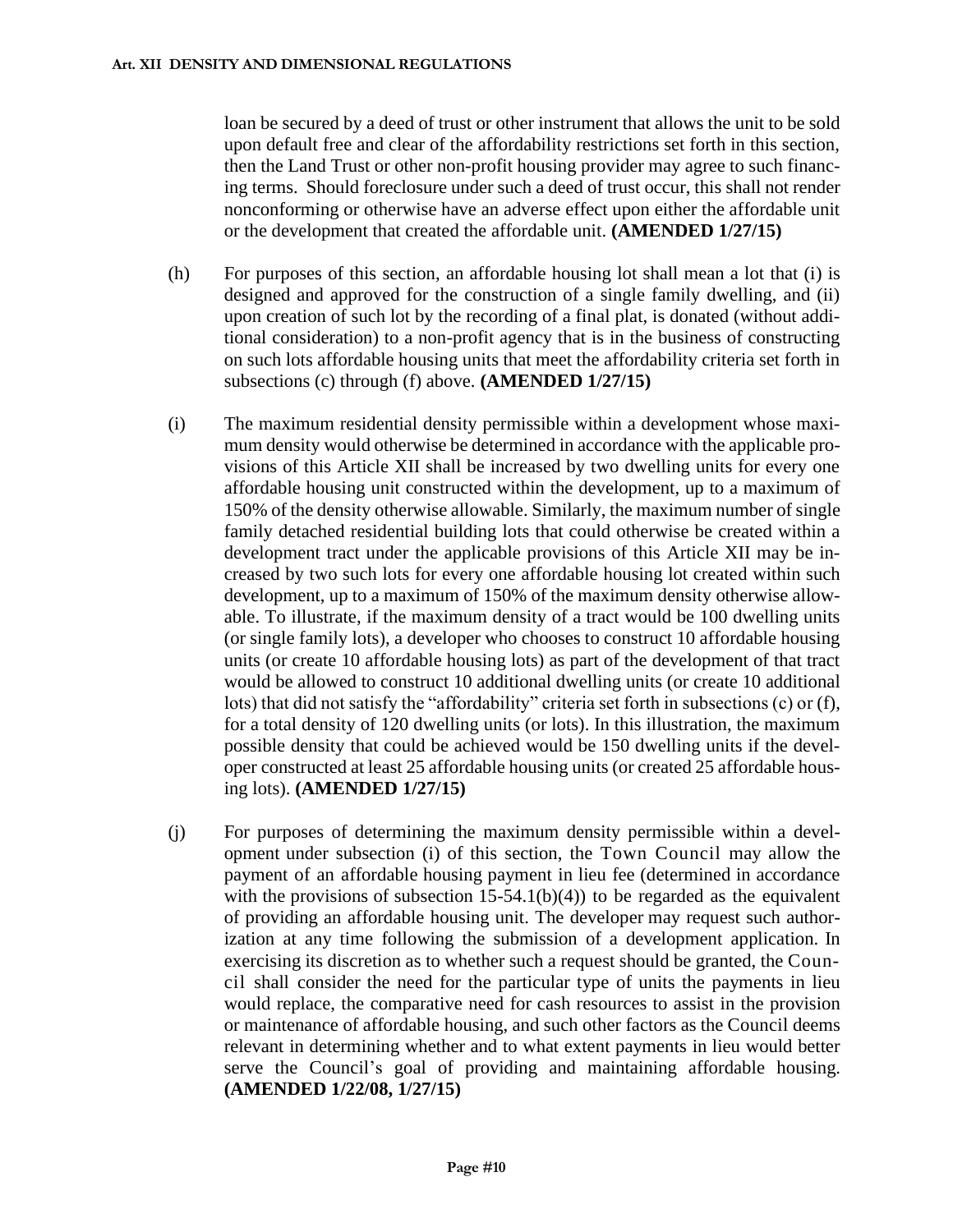- (k) Within any development that provides affordable housing units or affordable housing lots, the minimum area that must be set aside as open space to satisfy the requirements of Section 15-198 may be reduced by an amount equal to twice the land area consumed by all such affordable housing units or lots, except in no case may the required percentage of open space be less than 20 % (10 % in the OR-MU and R-2 districts). **(AMENDED 1/27/15)**
- (l) Affordable housing units or lots constructed or created in accordance with this section shall not be unduly isolated or segregated from other dwellings or lots that do not satisfy the "affordability" criteria set forth in this section. **(AMENDED 1/27/15)**
- (m) In approving a special use permit for a development that proposes to utilize the density bonus provisions of this section, the permit issuing authority shall ensure, by approval of a condition, phasing schedule, or otherwise, that affordable housing units or lots, or payments in lieu thereof, are actually provided in accordance with the provisions of this section. Without limiting the generality of the foregoing, the permit issuing authority may impose a condition specifying that certificates of occupancy may not be issued for the market priced units until the corresponding affordable housing units are constructed and offered for sale or rent for an amount that is consistent with the definition set forth in this section, or payments in lieu thereof have been made to the town. **(AMENDED 1/22/08, 1/27/15)**
- (n) If, by using the affordable housing density bonus provided for in this section, the number of dwelling units or lots within a development increases to the point where the type of permit required for the project based on the number of units or lots would otherwise change from a zoning to a special use permit-B or from a special use permit-B to a special use permit-A in accordance with the provisions of Section 15-147, the developer may nevertheless seek approval for the project under the permit process that would be applicable if no density bonus was sought under this section.

**(AMENDED 1/27/15)**

- (o) As provided in subsection 15-92.1(d), developments that use the affordable housing density bonus provisions of this section may be entitled to relief from the setback requirements under some circumstances. **(AMENDED 1/27/15)**
- (p) Notwithstanding the other provisions of this section, with respect to a development that (i) was approved prior to the amendments to this section adopted on June 26, 2007, and (ii) constructed dwelling units that satisfied the affordability criteria by recording covenants and including restrictions in the deeds that conveyed title to the affordable units limiting the sale or resale price of such units in accordance with a formula set forth in this section, and (iii) took advantage of the density bonus provisions of this section and constructed additional market rate units as authorized by this section: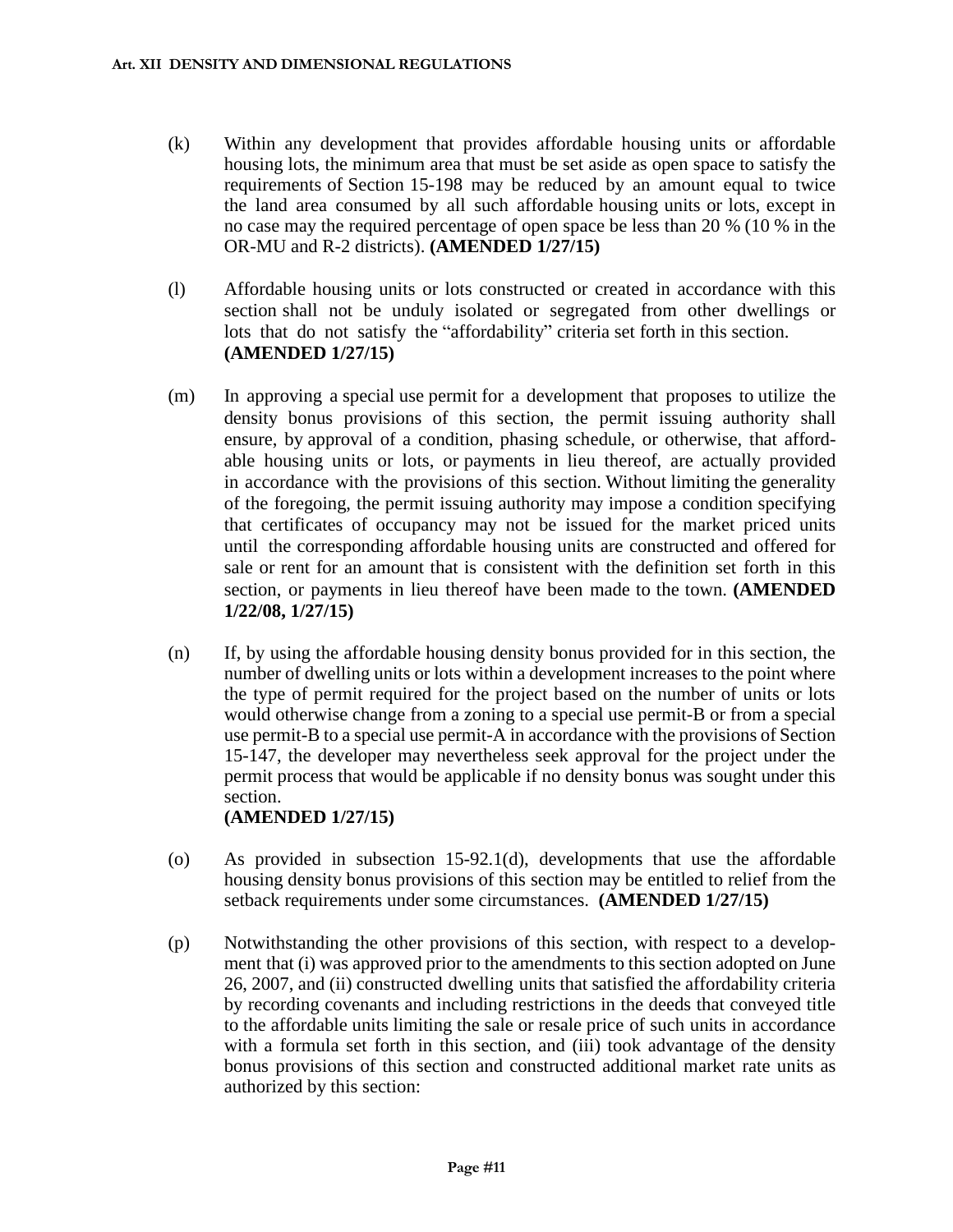- (1) The Town Council may amend the special use permit-A that authorized such development to provide that those provisions that restrict the price at which the affordable units may be sold shall no longer be binding, (thereby allowing the units to be sold at market value) subject to and in accordance with the following provisions:
	- a. At the closing on the sale of such units, all fees and charges typically paid by the seller of other market rate units (such as loans secured by property, re-al estate commissions, prorated property taxes, excise taxes, etc.) shall be paid by the seller of a unit previously designated as affordable. The balance of the proceeds of the sale to which the seller is entitled shall be referred to in this section as the "net proceeds of the sale."
	- b. To the extent that the price paid by the buyer of the unit exceeds the price paid by the seller when the seller purchased the unit, the difference between the two figures shall be referred to in this section as the "equity appreciation amount." To the extent that the net proceeds of the sale are sufficient, the seller shall be allowed to keep the first five thousand dollars (\$5,000.00) of equity appreciation, plus an amount of the equity appreciation equal to the amount paid by the seller for additions to the home or significant upgrades to the home (routine maintenance, repairs, or replacements excluded).
	- c. If the net proceeds of the sale exceed the amount the seller is permitted to retain under the foregoing paragraph, the remainder of the net proceeds shall be split evenly between the Town and the seller. **(AMENDED 1/27/15)**
- (2) The Town Council may also amend the special use permit-A that authorized such development to provide that those provisions that restrict the price at which the affordable units may be sold shall expire automatically on the twentieth anniversary of the recording date of the deed conveying the affordable unit to the party owning that unit on the effective date of this subsection. Thereafter, no restrictions on the sales price of such unit or the disposition of sales proceeds shall apply to such unit. **(AMENDED 1/27/15)**
- (3) A development wherein affordable units are converted to market rate units under this subsection shall not be regarded as nonconforming with respect to density. **(AMENDED 6/24/14, 1/27/15)**

## **Section 15-183 Minimum Lot Widths.**

(a) No lot may be created that is so narrow or otherwise so irregularly shaped that it would be impracticable to construct on it a building that: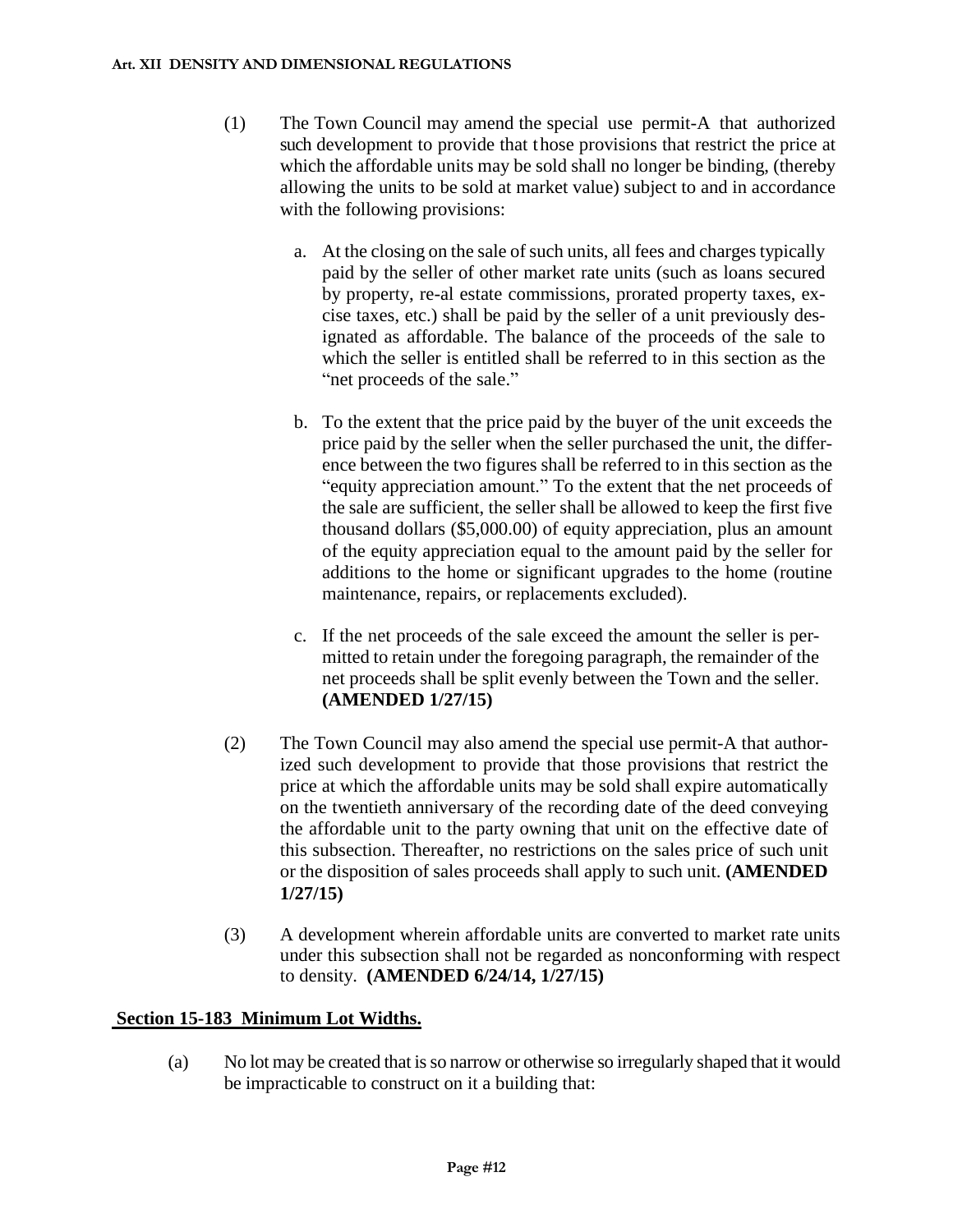- (1) Could be used for purposes that are permissible in that zoning district; and
- (2) Could satisfy any applicable setback requirements for that district.
- (b) Without limiting the generality of the foregoing standard, the following minimum lot widths are recommended and are deemed presumptively to satisfy the standard set forth in subsection (a). The lot width shall be measured along a straight line connecting the points at which a line that demarcates the required setback from the street intersects with lot boundary lines at opposite sides of the lot. **(AMENDED 5/26/81; 12/7/83; 2/4/86; 11/14/88; 5/15/90; 4/16/91; 10/22/19)**

| ZONE             | <b>LOT WIDTH</b> |  |  |
|------------------|------------------|--|--|
| $\overline{C}$   | None             |  |  |
| <b>RR</b>        | 100              |  |  |
| $R-20$           | 100              |  |  |
| $R-15$           | 85               |  |  |
| $R-10$           | 75               |  |  |
| R-S.I.R.         | 75               |  |  |
| $R-7.5$          | 75               |  |  |
| $R-3$            | 50               |  |  |
| $B-1(c)$         | None             |  |  |
| $B-1(g)$         | None             |  |  |
| $B-2$            | 50               |  |  |
| $B-3$            | 75               |  |  |
| $B-3-T$          | 75               |  |  |
| $B-4$            | None             |  |  |
| $B-5$            | 100              |  |  |
| $M-1$            | 100              |  |  |
| $M-2$            | 100              |  |  |
| $WM-3$           | 100              |  |  |
| <b>WR</b>        | 100              |  |  |
| <b>CT</b>        | 100              |  |  |
| $R-2$            | 100              |  |  |
| $\boldsymbol{0}$ | 75               |  |  |
| O/A              | 75               |  |  |
| HR-CC            | 50               |  |  |
| HR-R             | 100              |  |  |

(c) No lot created after the effective date of this chapter that is less than the recommended width shall be entitled to a variance from any building setback requirement.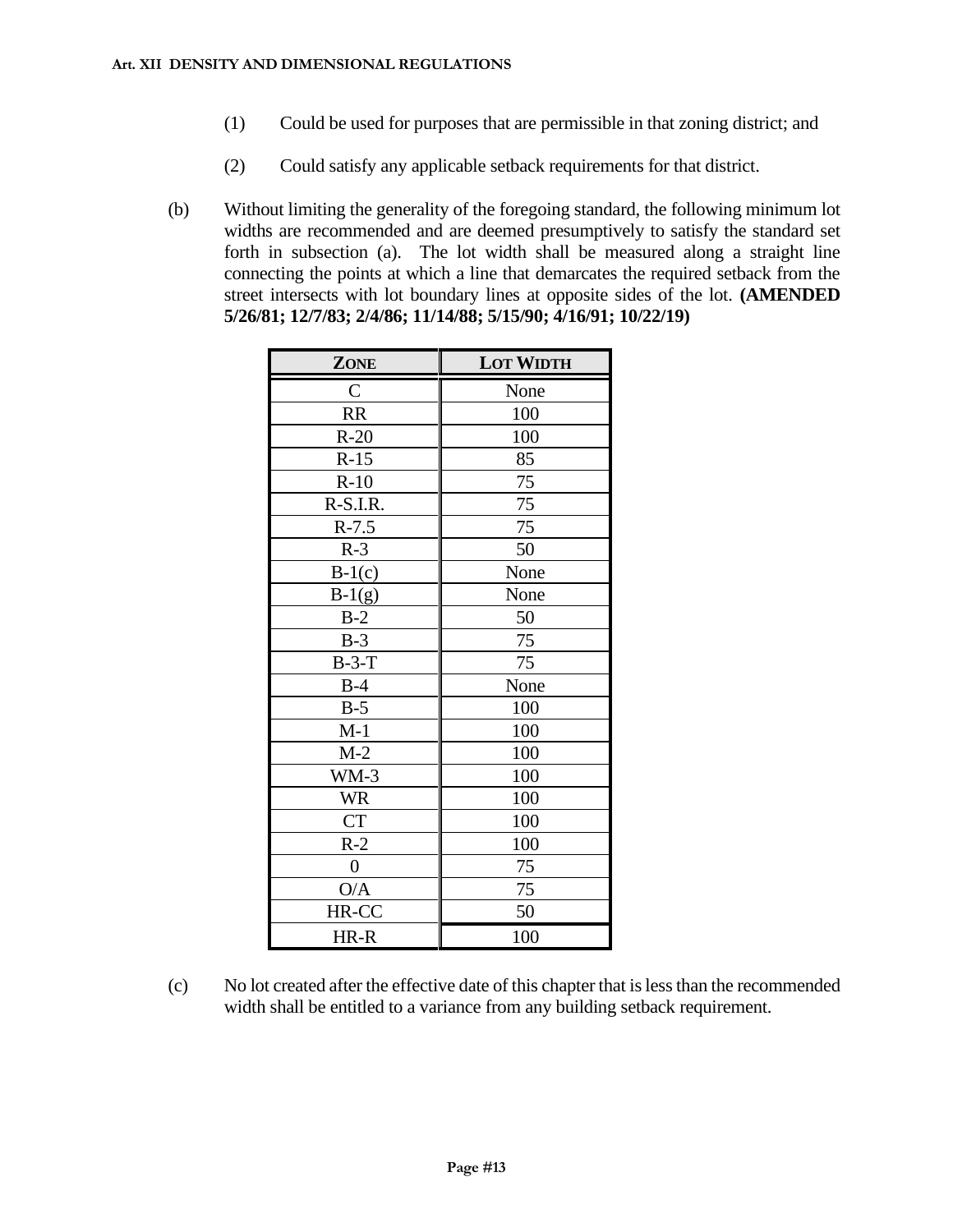#### **Section 15-184 Building Setback Requirements**

- (a) Subject to Section 15-187 (Architecturally Integrated Subdivisions) and the other provisions of this section, no portion of any building or any freestanding sign may be located on any lot closer to any lot line or to the street right-of-way line or centerline than is authorized in the table set forth below: **(AMENDED 1/22/85)**
	- (1) If the street right-of-way line is readily determinable (by reference to a recorded map, set irons, or other means), the setback shall be measured from such right-of-way line. If the right-of-way line is not so determinable, the setback shall be measured from the street centerline.
	- (2) As used in this section, the term "lot boundary line" refers to lot boundaries other than those that abut streets.
	- (3) As used in this section, the term "building" includes any substantial structure, which, by nature of its size, scale, dimensions, bulk, or use tends to constitute a visual obstruction or generate activity similar to that usually associated with a building. Without limiting the generality of the foregoing, the following structures shall be deemed to fall within this description:
		- a. Gas pumps and overhead canopies or roofs.
		- b. Fences, walls or berms running along lot boundaries adjacent to public street rights-of-way if such fences, walls or berms exceed three feet in height and are substantially opaque except that fences, walls or berms shall not be regarded as "buildings" within the meaning of this subsection if they are located along the rear lot line of lots that have street frontage along both the front and rear of such lots. **(AMENDED 5/19/98)**
		- c. Pergolas, except that a pergola will not be considered a "building" for purposes of this section if it consists merely of an insubstantial frame, no larger than 15 feet long on any side, presents itself visually more as a part of the landscape than as a building. **(AMENDED 10/22/13)**
		- d. Facilities that house and/or contain domesticated livestock except that the building setbacks for rabbits and fowl shall adhere to the requirements in Chapter 10, Article III, Domesticated Livestock and Wild Animals, of the Town Code. **(AMENDED 2/28/17)**
	- (4) Notwithstanding any other provision of this chapter, signs that do not meet the definition of freestanding signs may be erected on or affixed to structures (e.g., some fences) that are not subject to the setback requirements applicable to buildings only if such signs are located such that they satisfy the setback requirements applicable to freestanding signs in the district where located. **(AMENDED 5/26/81; 12/7/83; 2/4/86; 11/14/88; 5/15/90; 4/16/91; 1/16/01)**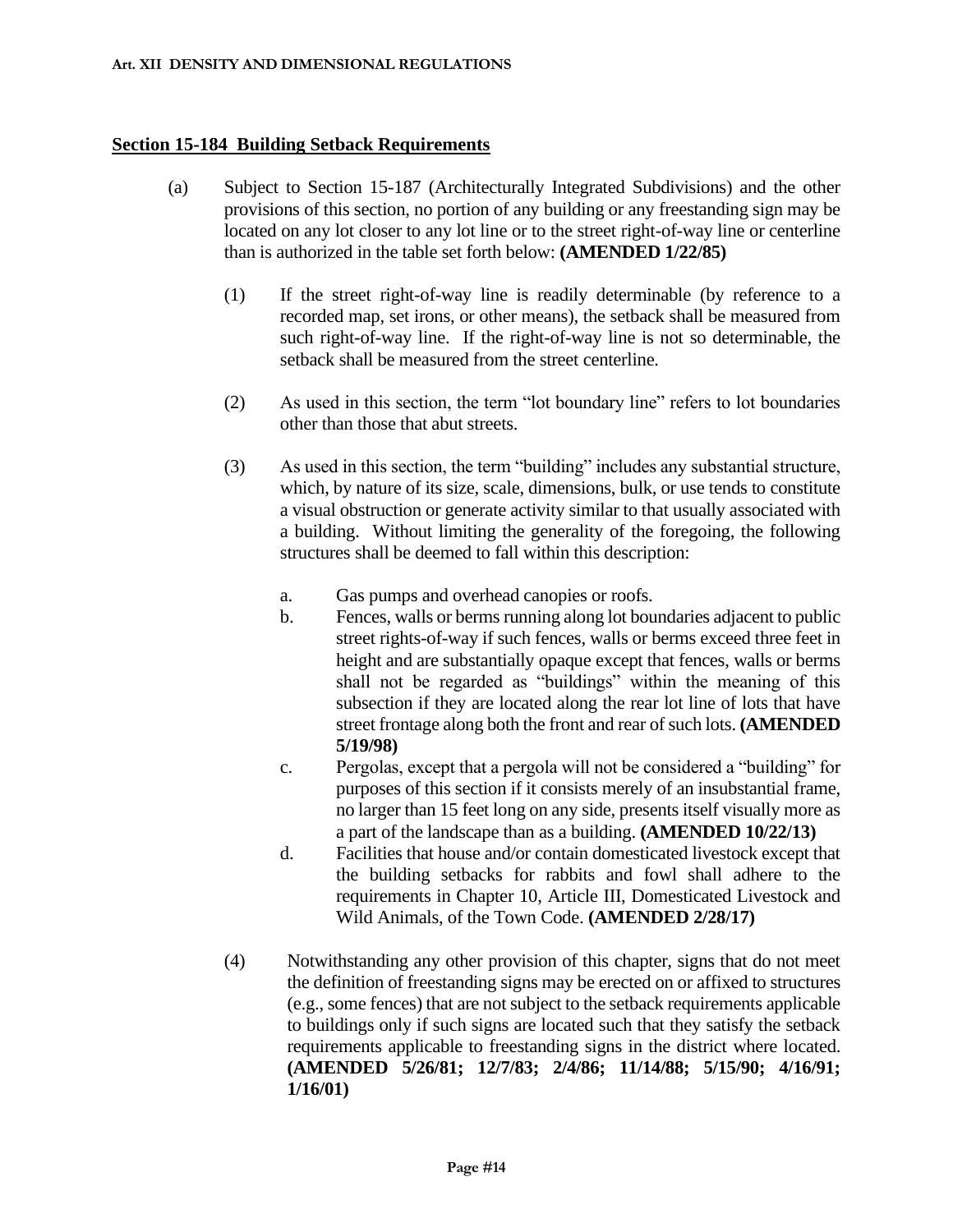- (5) Notwithstanding the foregoing, the first three feet of roof overhang on a residential structure constructed in a residential zoning district is not considered a building for the purposes of this section and is not subject to the building setback requirements. **(AMENDED 4/22/14; 10/22/19)**
- (6) Notwithstanding the foregoing, exterior steps whether of masonry or wood construction may extend up to 50-percent into the building setback for the property boundary lines on residentially zoned lots so long as the height of the steps and associated landing are no taller than three feet above the finished grade as determined by Section  $15-185(g)(1)$ . The landing may be no larger than five feet in width by five feet in length, and the combined length of the landing and steps no longer than ten feet. The minimum separation from buildings on adjacent lots as required by the fire code must be maintained. **(AMENDED 4/19/22)**

| <b>ZONE</b> | <b>Minimum Distance from</b><br><b>Street Right of Way line</b> |              | <b>Minimum Distance</b><br>from Street Centerline |              | <b>Minimum Distance from</b><br><b>Lot Boundary Line</b> |
|-------------|-----------------------------------------------------------------|--------------|---------------------------------------------------|--------------|----------------------------------------------------------|
|             | <b>Building</b>                                                 | Freestanding | <b>Building</b>                                   | Freestanding | Building and                                             |
|             |                                                                 | Sign         |                                                   | Sign         | <b>Freestanding Sign</b>                                 |
| $\mathbf C$ | 25                                                              | 12.5         | 55                                                | 42.5         | 20                                                       |
| <b>WR</b>   | 35                                                              | 17.5         | 65                                                | 47.5         | 20                                                       |
| <b>RR</b>   | 40                                                              | 20           | 70                                                | 50           | 20                                                       |
| $R-20$      | 40                                                              | 20           | 70                                                | 50           | 20                                                       |
| $R-15$      | 35                                                              | 17.5         | 55                                                | 47.5         | 20                                                       |
| $R-10$      | 25                                                              | 12.5         | 55                                                | 42.5         | 12                                                       |
| R-S.I.R.    | 25                                                              | 12.5         | 55                                                | 42.5         | 10                                                       |
| $R-7.5$     | 25                                                              | 12.5         | 55                                                | 42.5         | 10                                                       |
| $R-3$       | 15                                                              | 7.5          | 45                                                | 37.5         | 8                                                        |
| $B-1(c)$    | $-$                                                             | $-$          | 30                                                | $-$          | $-$                                                      |
| $B-1(g)$    | $-$                                                             | $-$          | 30                                                |              |                                                          |
| $B-2$       | 15                                                              | 7.5          | 45                                                | 37.5         | 10                                                       |
| $B-3$       | 15                                                              | 7.5          | 45                                                | 37.5         | 15                                                       |
| $B-3-T$     | 15                                                              | 7.5          | 45                                                | 37.5         | 15                                                       |
| $B-4$       | 30                                                              | 15           | 60                                                | 45           | 10                                                       |
| CT          | $-$                                                             | $-$          | 30                                                | $-$          | $-$                                                      |
| $B-5$       | 40                                                              | 20           | 70                                                | 50           | 20                                                       |
| $M-1$       | $-$                                                             | $-$          | 30                                                | $-$          | --                                                       |
| $M-2$       | $-$                                                             | $-$          | 30                                                | --           | $-1$                                                     |
| $WM-3$      | 30                                                              | 15           | 60                                                | 45           | 20                                                       |
| $\mathbf 0$ | 15                                                              | 7.5          | 45                                                | 37.5         | 15                                                       |
| O/A         | 15                                                              | 7.5          | 45                                                | 37.5         | 15                                                       |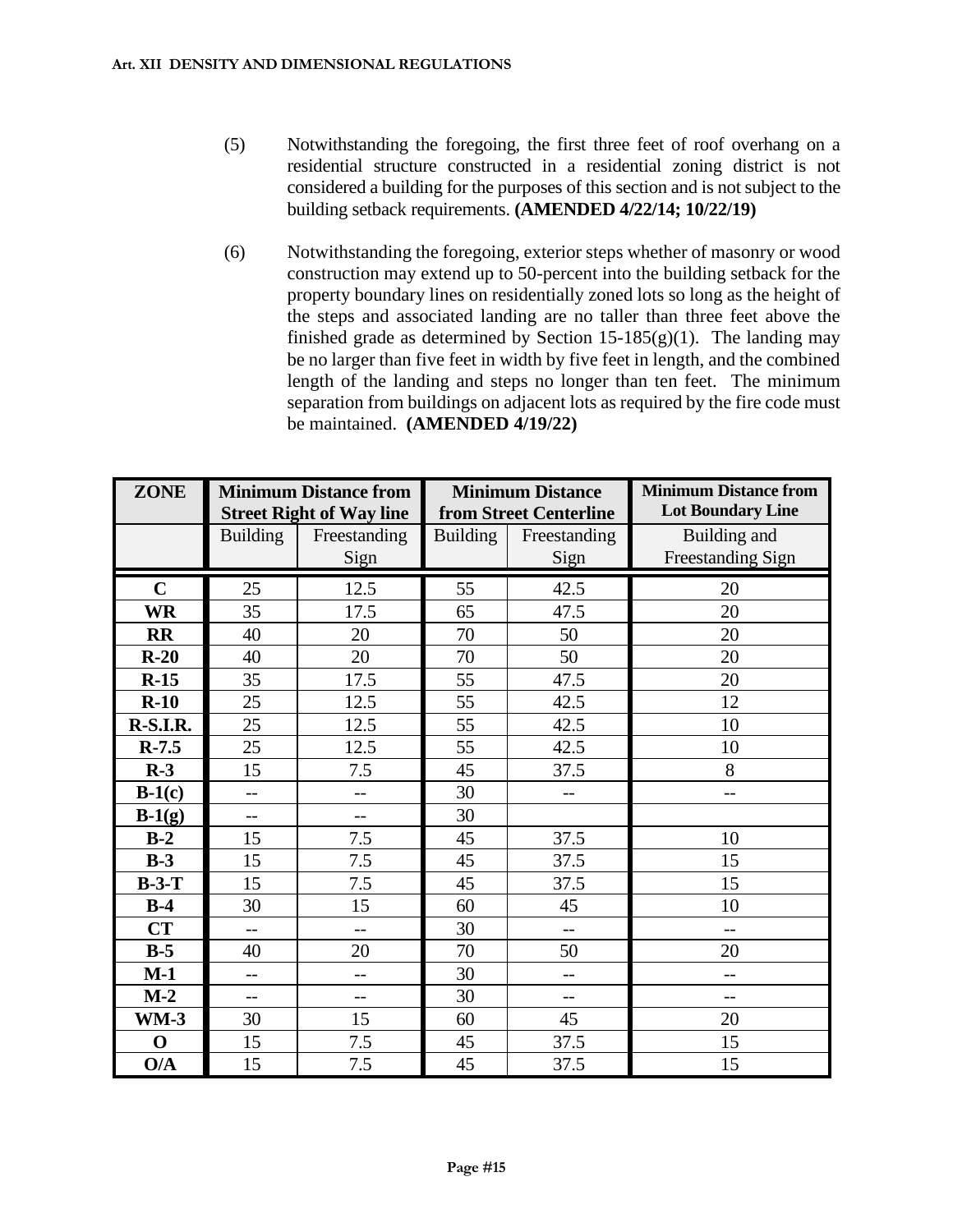#### **Art. XII DENSITY AND DIMENSIONAL REGULATIONS**

| <b>ZONE</b> | <b>Minimum Distance from</b><br><b>Street Right of Way line</b> |                      | <b>Minimum Distance</b><br>from Street Centerline |                      | <b>Minimum Distance from</b><br><b>Lot Boundary Line</b>                                                     |
|-------------|-----------------------------------------------------------------|----------------------|---------------------------------------------------|----------------------|--------------------------------------------------------------------------------------------------------------|
|             | <b>Building</b>                                                 | Freestanding<br>Sign | <b>Building</b>                                   | Freestanding<br>Sign | Building and<br><b>Freestanding Sign</b>                                                                     |
| $R-2$       | 15                                                              | 7.5                  | 45                                                | 37.5                 | 8, plus 2 feet for every<br>additional foot above 35 feet<br>in height                                       |
| HR-CC       | 50                                                              | 20                   | 70                                                | 50                   | 50/20 (50 from edge of HR-<br>CC district as established on<br>date of adoption 02/09/2021;<br>otherwise 20) |
| HR-R        | 50                                                              | 20                   | 70                                                | 50                   | 20                                                                                                           |

- (b) With respect to lots within the R-20 district that were in existence or had received preliminary plat approval by Orange County prior to November 14, 1988 and were outside the town's extraterritorial planning jurisdiction but that on or after that date became zoned R-20 as a result of the implementation of the Joint Planning Agreement:
	- (1) The minimum set back distance from the lot boundary line shall be 15 feet rather than the 20 feet indicated in the table set forth in subsection (a);
	- (2) On lots having frontage on more than one street, the building setback applicable to the street which the front of the principal building located on that lot faces shall be as set forth in subsection (a). The building setback from the other streets shall be 15 feet from the right-of-way line. **(AMENDED 4/25/89)**
- (c) Whenever a lot in a nonresidential district has a common boundary line with a lot in a residential district, then the lot in the nonresidential district shall be required to observe the property line setback requirements applicable to the adjoining residential lot.
- (d) Setback distances shall be measured from the property line or street centerline to a point on the lot that is directly below the nearest extension of any part of the building that is substantially a part of the building itself and not a mere appendage to it (such as a flagpole, etc.). Setbacks for berms shall be measured from the property line or street centerline to the point on the berm where it exceeds three feet in height. **(AMENDED 5/19/98)**
- (e) Whenever a private road that serves more than three lots or more than three dwelling units or that serves any nonresidential use tending to generate traffic equivalent to more than three dwelling units is located along a lot boundary, then: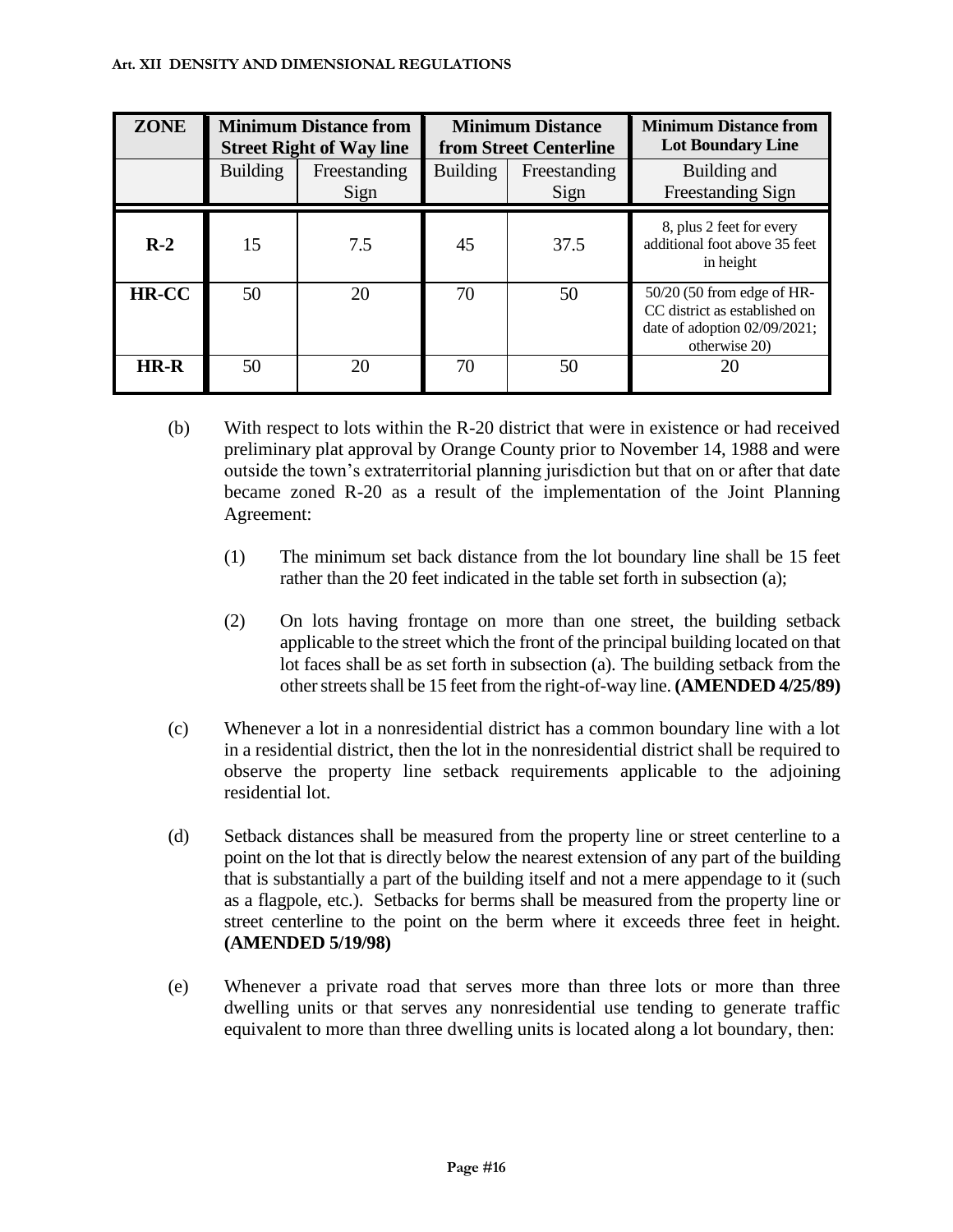- (1) If the lot is not also bordered by a public street, buildings and freestanding signs shall be set back from the centerline of the private road just as if such road were a public street.
- (2) If the lot is also bordered by a public street, then the setback distance on lots used for residential purposes (as set forth above in the column labeled "Minimum Distance from Lot Boundary Line") shall be measured from the inside boundary of the traveled portion of the private road.
- (f) Notwithstanding any other provision of this section, on lots in residential zones used for residential purposes, a maximum of one accessory building may be located in the rear yard of such lot without regard to the setback requirements otherwise applicable to the rear lot boundary line if such accessory building does not exceed fifteen feet in height or contain more than 150 square feet of gross floor area. **(AMENDED 5/26/81)**
- (g) Reserved. (**REPEALED 3/24/09)**
- (h) Reserved. (**REPEALED 3/24/09)**
- (i) Notwithstanding any other provision of this section, no setback requirement shall apply to bus shelters erected by or at the direction of the town. **(AMENDED 1/22/85)**
- **(j)** Notwithstanding any provision in (a), no minimum distance from a lot boundary line for buildings or freestanding signs shall be required from any railroad right-of-way or other railroad property being used principally as a track bed or corridor. **(AMENDED 2/4/86)**
- (k) In addition to the overall density restrictions of the underlying zone, each mobile home unit in any mobile home community (use classification 1.122 or 1.123) must be placed such that it is at least 10 feet in any direction from any other mobile home unit within the community, in order to reduce the likelihood of the spread of fire. **(AMENDED 10/20/87)**
- (l) Notwithstanding the provisions of subsections (a) or (b), properties located in Carrboro's Transition Area II, and zoned R-R shall be required to maintain a 100-foot undisturbed, naturally vegetated setback along any common boundary line with Properties in Orange County's planning jurisdiction that are designated both Rural Buffer and Public/Private Open Space on the Joint Planning Area Land Use Plan. No structures or associated clearing shall be permitted within this setback. Utilities and associated clearing shall be permitted within this setback only to the extent that no reasonable alternative exists. **(AMENDED 6/05/89)**
- (m) When the neighborhood preservation district commission determines that an application for a permit under this ordinance involves a proposed authentic restoration, new construction or reconstruction in the same location and in the original conformation of a structure within a neighborhood preservation district that has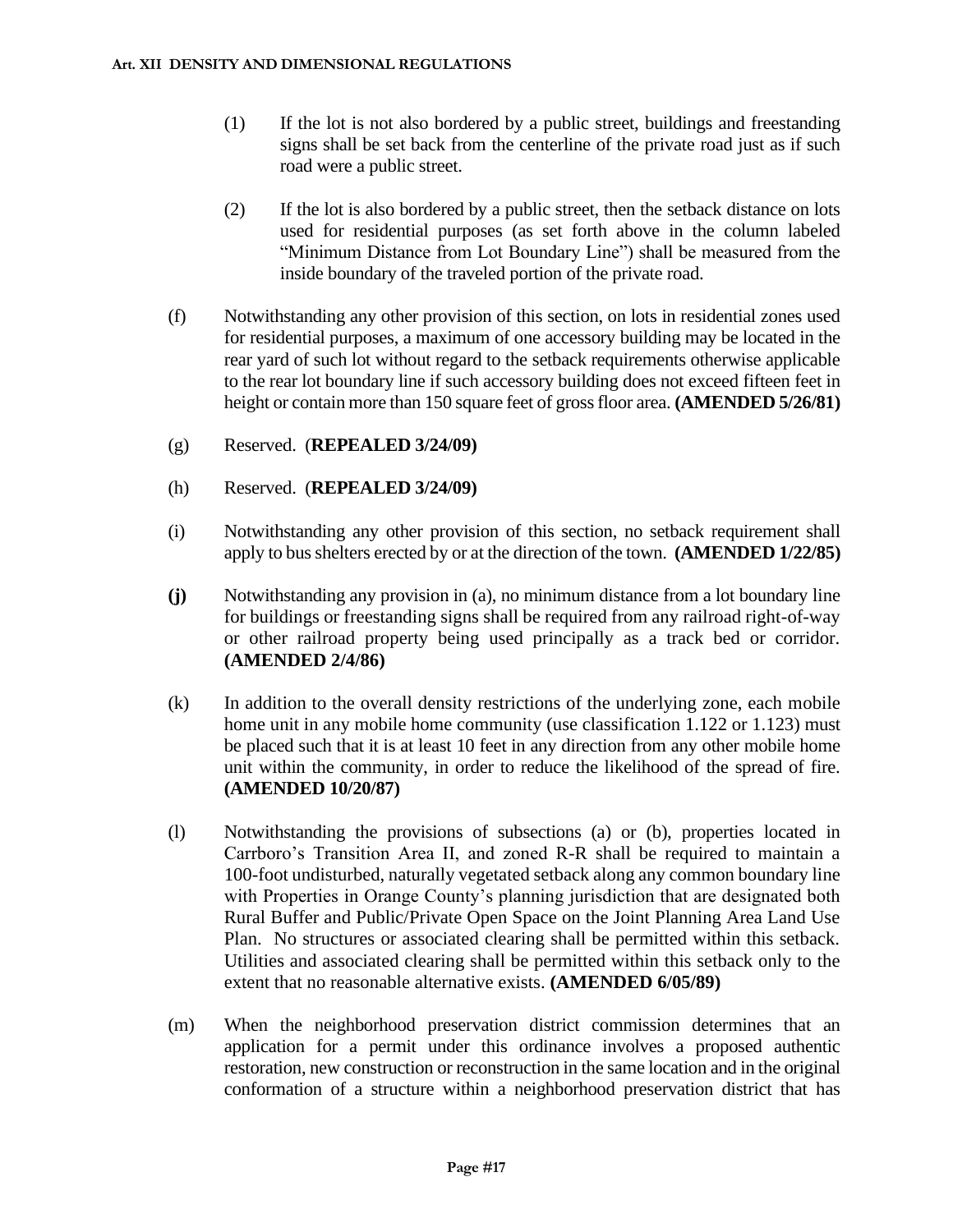architectural or historic significance, but that such proposed restoration, construction or reconstruction cannot reasonably be accomplished in conformity with the setback requirements set forth in this section, the neighborhood preservation district commission may recommend, and the permit issuing authority may allow, a deviation from these requirements to the extent reasonably necessary to accommodate such restoration, construction or reconstruction. **(AMENDED 9/26/89)**

- (n) Signs erected in connection with elections or political campaigns, as described in subsection  $15-273(a)(5)$ , shall not be subject to the setback requirements of this section. However, as provided in subsection 15-273(a)(5), such signs may not be attached to any natural or human-made permanent structure located within a public right-of-way, including without limitation trees, utility poles, or traffic control signs. **(AMENDED 8/25/92)**
- (o) When the appearance commission determines that (i) any new construction or any repair, renovation, or reconstruction of a pre-existing building is proposed within any commercial zoning district; and (ii) the appearance of the building would be substantially improved by the addition of or extension of an architectural feature; and (iii) the feature proposed by the appearance commission would violate the setback provisions of this section, then, subject to the following requirements, the commission may recommend, and upon such recommendation the applicant may amend their plans to propose and the permit issuing authority may authorize, an encroachment of such architectural feature into the required setback area.
	- (1) For purposes of this subsection, the term "architectural feature" includes any part of a building other than a building wall or mechanical appurtenance.
	- (2) The maximum encroachment that can be authorized under this subsection is two feet.
	- (3) The encroachment may be allowed when the appearance commission and permit issuing authority both conclude that authorization of the encroachment would result in a building that is more compatible with the surrounding neighborhood than would be the case if the encroachment were not allowed. **(AMENDED 11/09/93)**
- (p) Notwithstanding the other provisions of this section, in the historic district, no portion of any new dwelling unit on a flag lot may be located any closer than fifteen (15) feet from any property line or any closer than thirty (30) feet from any existing dwelling unit located on the lot from which the flag lot was created (see Section 15-175.10). **(AMENDED 11/21/95)**
- (q) Notwithstanding the other provisions of this section, the base of a use classification 18.200 tower shall be set back from a street right-of-way line and a lot boundary lane a distance that is not less than the height of the tower. **(AMENDED 2/18/97)**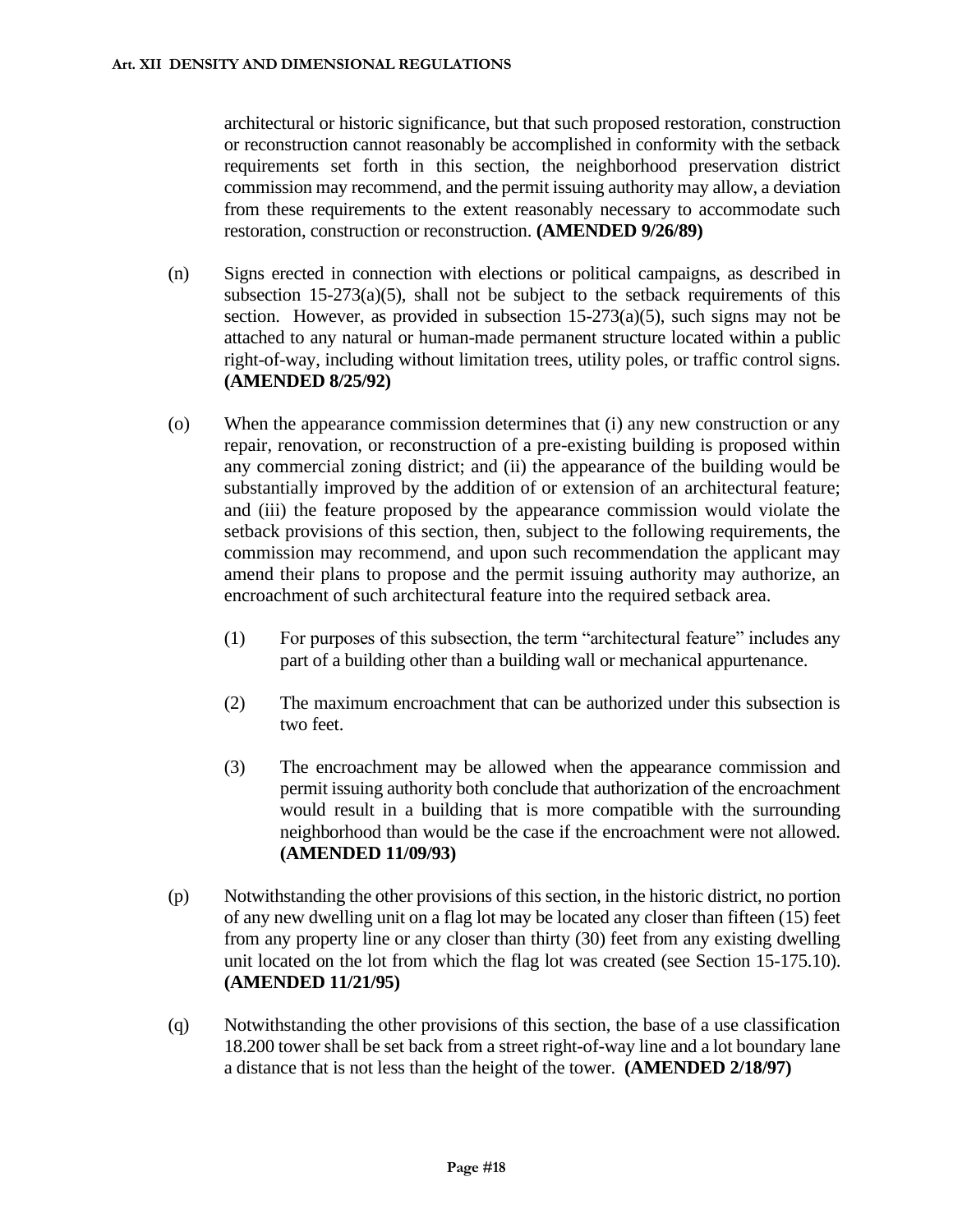(r) Notwithstanding any provision in this section with respect to use classification 1.340, single-room occupancy buildings may be set back from a street right-of-way line a distance that is consistent with the setbacks of other nearby buildings that front the same street. **(AMENDED 1/11/00)**

### **Section 15-185 Building Height Limitations. (AMENDED 9/13/83; 2/4/86; 11/14/88; 4/8/03; 6/22/04; 8/23/05; 10/25/05)**

- (a) Subject to the remaining provisions of this chapter:
	- (1) No building in any of the following zoning districts may exceed a height of thirty-five feet R-3, R-7.5, R-10, R-15, R-20, RR, C, B-5, M-2, WM-3, O, O/A, and HR-R (AMENDED 10/22/19).
	- (2) No building in any of the zoning districts listed in the following table may exceed the height indicated.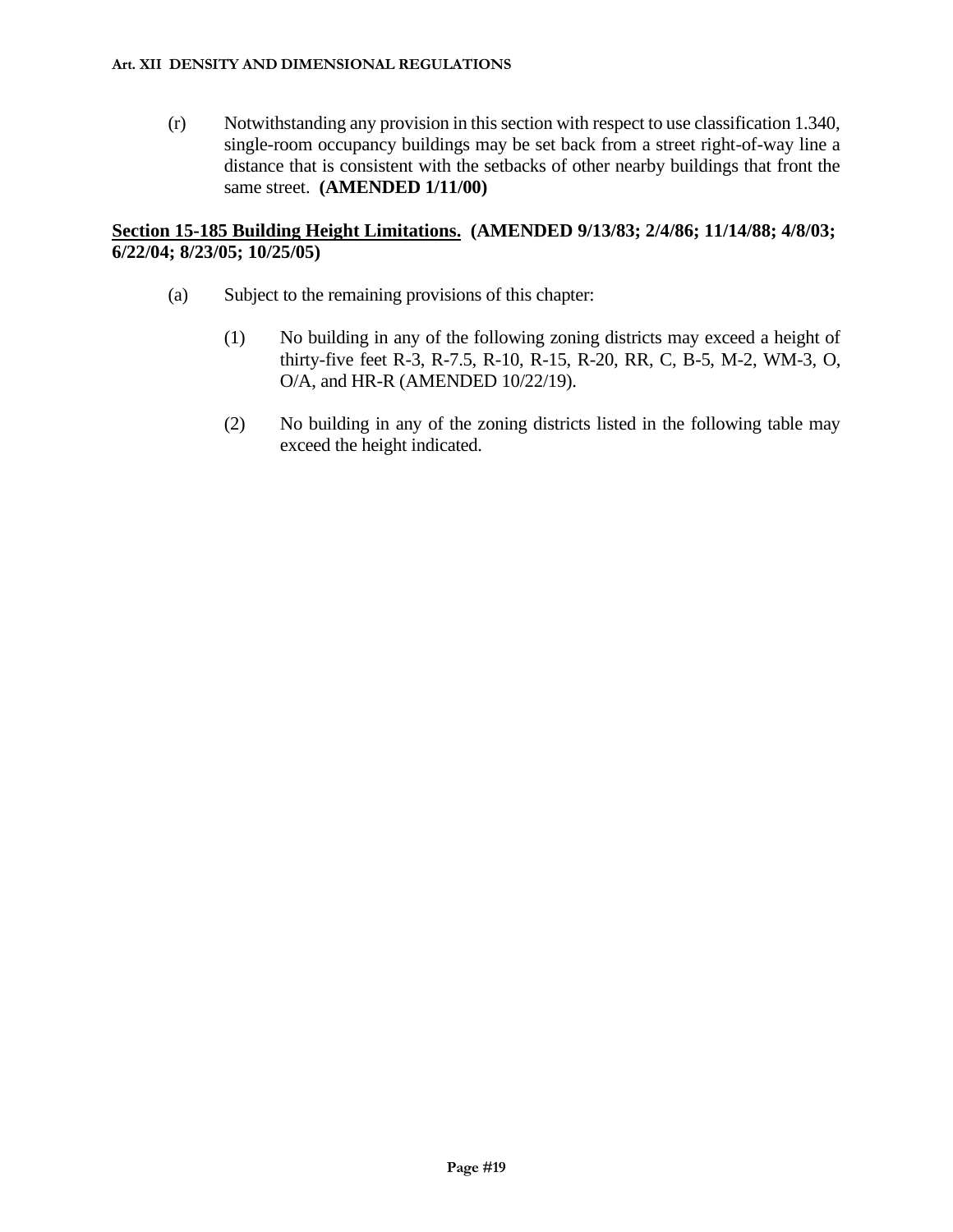| <b>ZONE</b>   | <b>MAXIMUM HEIGHT</b> |
|---------------|-----------------------|
| $R-S.I.R.$    | 100'                  |
| $R-S.I.R.-II$ | 100'                  |
| <b>CT</b>     | <b>Three Stories</b>  |
| $B-2$         | <b>Two Stories</b>    |
| $B-3$         | 28'                   |
| $B-3-T$       | 28'                   |
| $B-4$         | 50'                   |
| $R-2$         | 50'                   |
| $M-1$         | Three Stories         |
| <b>WR</b>     | $40^{\circ}$          |
| HR-CC         | $40$ "                |

- (3) Buildings in the B-1(c) and the B-1(g) districts may be constructed to a maximum height of three stories where the lot on which the building is located abuts a street right-of-way of fifty feet or less and four stories where the lot on which the building is located abuts a street right-of-way of more than fifty feet or where the lot is located at least fifty feet from the nearest public street rightof-way, except that:
	- a. If a property owner whose property in a  $B-1(c)$  or  $B-1(g)$  district abuts a street right-of-way of fifty feet or less dedicates additional right-of-way to more than fifty feet, then the developer of a building on such property may take advantage of the additional height authorized under this subsection for buildings on lots that abut street rights-of-way of more than fifty feet, so long as such dedication occurs before a building permit is issued for a building that takes advantage of such additional height.
	- b. If a building in a  $B-1(c)$  or  $B-1(g)$  district is located on a lot that abuts more than one street, then for purposes of determining the height limit under this subsection, the lot shall be treated as if it abutted only the street having the narrowest right-of-way.
	- c. The maximum building height authorized in the first sentence of Subsection (a)(3) of this section may be increased by one story, up to a maximum height of five stories, for every ten feet that the additional story is set back from the street right-of-way beyond the setback specified in Section 15-184.
	- d. Any portion of a building (located on lots within a B-1 (c) or B-1  $(g)$ district) that exceeds thirty-five feet in height must be set back from the property line of any adjoining residentially zoned lot as least a distance equal to twice the lot boundary line setback requirement applicable to such adjoining lot.

.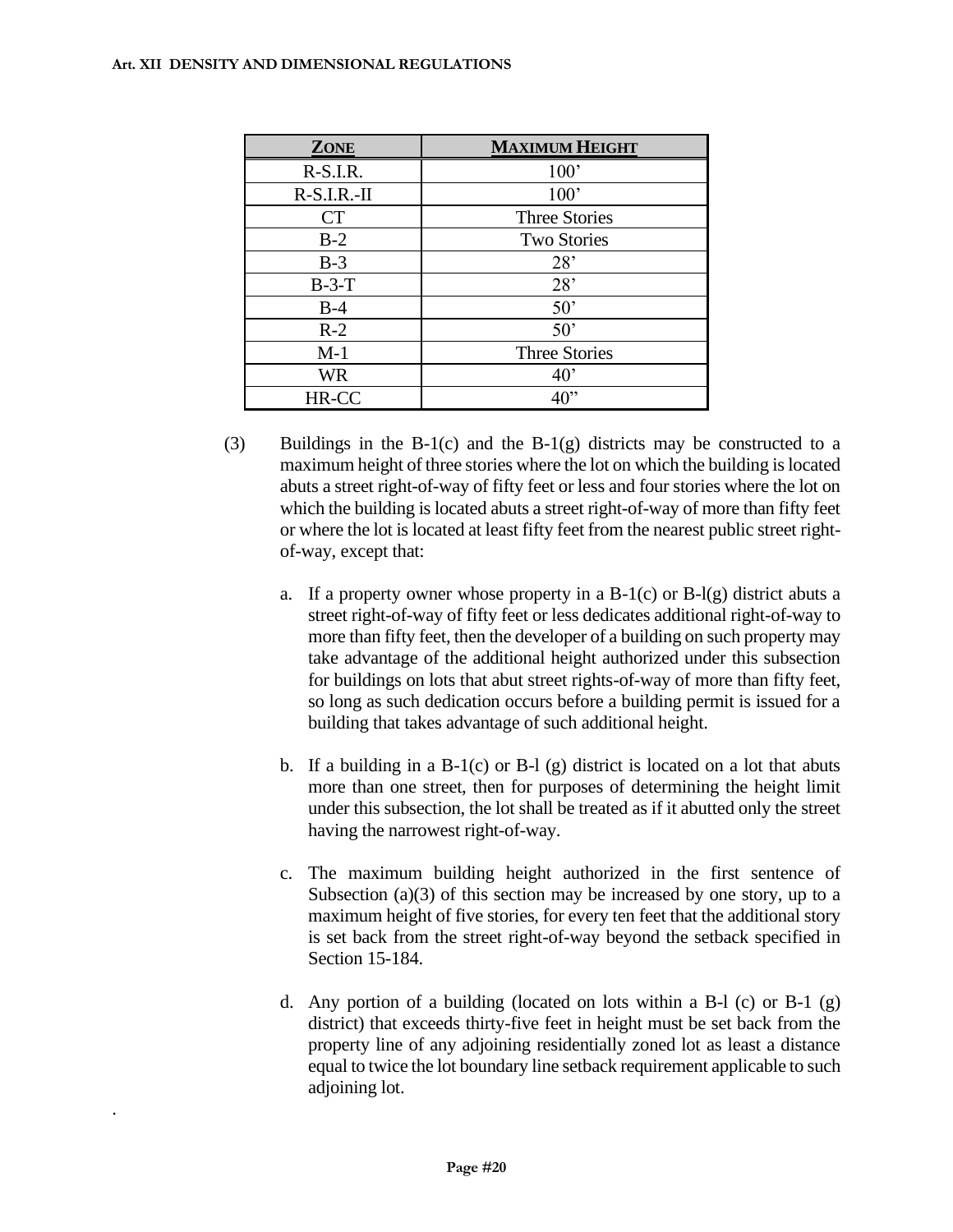- e. Notwithstanding the other provisions of this section, no building in excess of two stories shall be permitted on (i) any lot within the Town's National Register Commercial District upon which there exists on the effective date of this subsection a contributing building, or (ii) any lot upon which there exists on the effective date of this subsection a building listed on the National Register of Historic Places, if, after the effective date of this subsection, such contributing building or building listed on the National Register of Historic Places is demolished. This limitation shall not apply to the relocation of such building to another lot. For purposes of this subsection, a "contributing building" is a building or structure within the boundaries of the district that adds to the historic associations, historic architectural qualities, or archaeological values for which the historic district is significant. A contributing building must also retain its "integrity." In other words, the property must retain enough of its historic physical features to convey its significance as part of the district. Alterations can damage a property's historic appearance and its integrity.
- (4) Regardless of whether a building in a B-1 (c) or B-1 (g) district is set back from the street beyond the setback specified in Section 15-184, if a mansard, gable, or gambrel roof substantially conceals the existence of a story (i.e. the height of the space that constitutes the story is provided primarily by the roof the building rather than vertical exterior walls), that story shall not be counted toward the maximum number of stories otherwise allowed under this section, except that in no case shall the maximum building height (including the story contained within the mansard, gable, or gambrel roof) exceed five stories in the B-l  $(c)$  or B-l  $(g)$  district.
- (5) With respect to structured parking decks where the underlying zoning is B- $1(c)$  or B-1(g), so long as the parking deck is substantially serving the use on the lot on which it is located, the maximum height for the parking deck and associated appendages such as stair towers, elevator shafts excluding mechanical equipment and solar collectors, shall not exceed 60 feet along any elevation. The DNP district requirements in subsection 15-185.1 shall not apply. **(AMENDED 5/18/2021)**
- (b) Subject to subsections (c) and (d) the features listed in this subsection, when attached to a principal building, may be constructed to a height that does not exceed the lesser of (i) 120% of the district height limitation set forth in subsection (a), or (ii) the district height limitation set forth in subsection (a) plus fifteen feet. By way of illustration, in a zoning district with a height limitation of thirty-five feet, the following features may be constructed to a height of forty-two feet, but such features may not exceed the forty-two feet height limit even if a height variance has also been granted for the principal building (unless a variance has also been granted regarding the height limitation affecting such features.)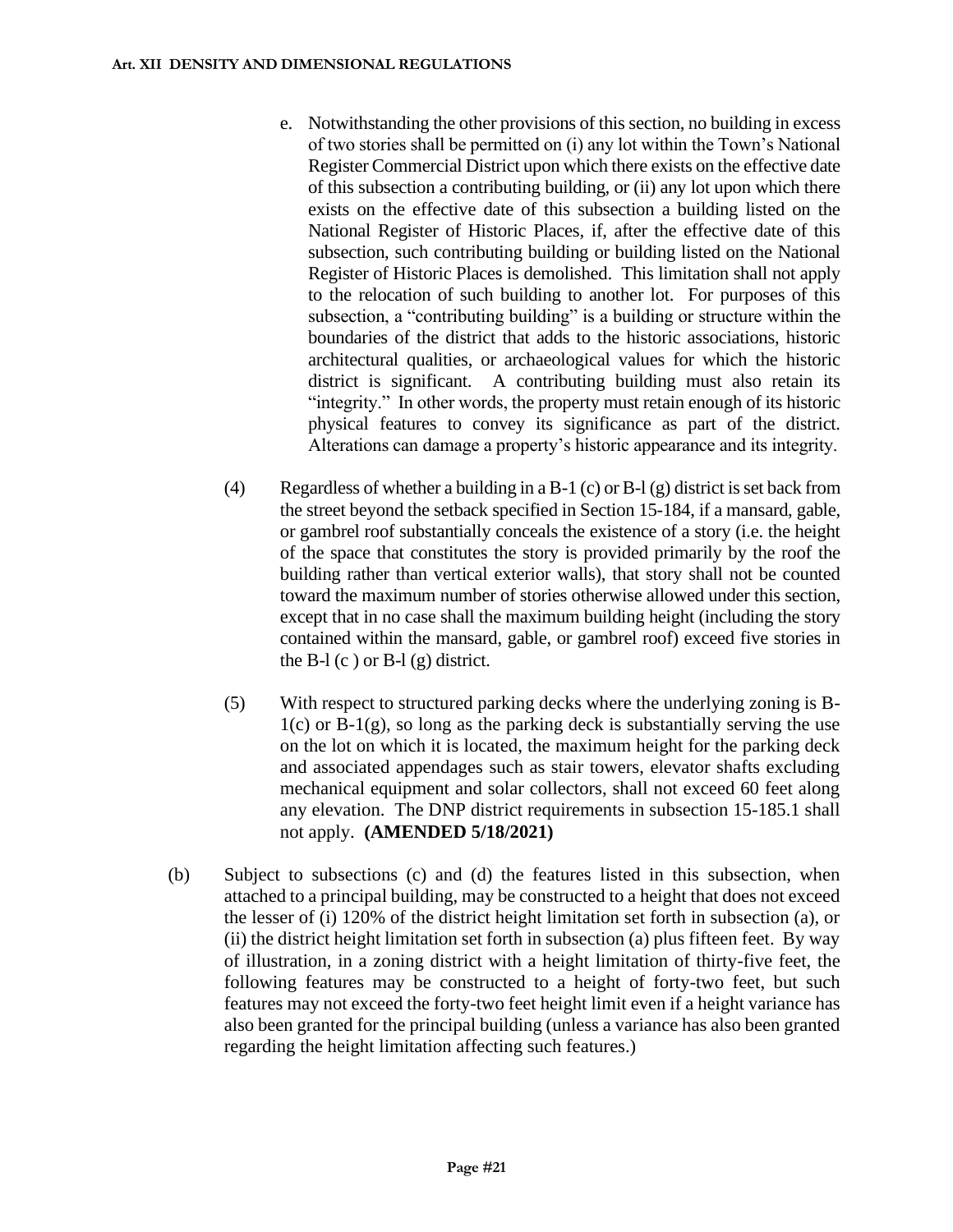- (1) Chimneys, church spires, elevator shafts, and similar structural appendages not intended as places of occupancy or storage;
- (2) Flagpoles and similar devices;
- (3) Heating and air conditioning equipment, solar collectors, and similar equipment, fixtures and devices.
- (c) The exceptions set forth in subsection (b) to the height limitations set forth in subsection (a) shall not be allowed if and to the extent that the permit issuing authority, or the board of adjustment if the permit-issuing authority is the zoning administrator, concludes that such exception(s) would materially interfere with the legitimate use and enjoyment of neighboring properties (including public properties or rights-of-way) or would otherwise pose a danger to the public health and safety.
- (d) The features listed in subsection (b) may exceed the height limitation set forth in subsection (a) only in accordance with the following requirements:
	- (1) Not more than one-third of the total roof area may be consumed by such features.
	- (2) The features described in subdivision (b)(3) above must be set back from the edge of the roof a minimum distance of one foot for every foot by which such features extend above the roof surface of the principal building to which they are attached.
	- (3) Enclosures for any of the features set forth in subsection (b) may not surround a greater area than is reasonably necessary to enclose such features.
	- (4) The permit issuing authority may authorize or require that parapet walls be constructed (up to a height not exceeding that of the features screened) to shield the features listed in subdivisions (b)(1) and (3) from view.
- (e) Towers, antennas, and wireless facilities, including small and micro wireless facilities shall not be subject to the maximum height limitations set forth in this section but shall be governed by the restrictions inherent on the definitions of such uses as well as the other provisions of this chapter applicable to use classification 18.000. The height of a tower or antenna attached to a structure other than an antenna shall be the vertical distance measured from the main elevation of the finished grade at the front of the building or structure to which the tower is attached to the top of the tower (or antenna, if the antenna extends above the tower). Pursuant to Section 15- 176, the height of a small or micro wireless facility on a new, modified or replacement utility pole shall be measured from the ground to the top of the pole. **(AMENDED 2/18/97; 6/23/20)**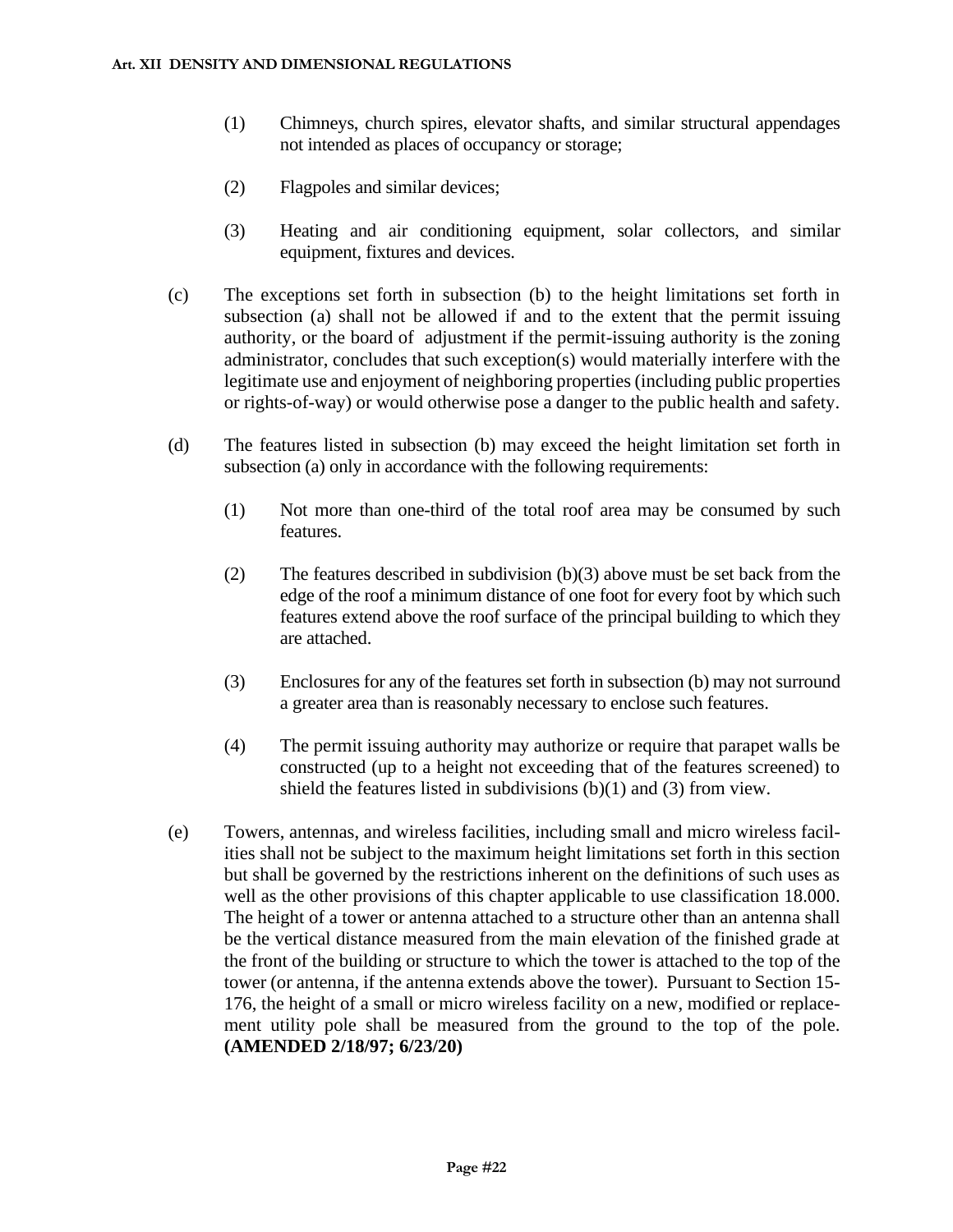- (f) Notwithstanding the remaining provisions of this section, the maximum building height for structures utilized for 5.100 use classifications, elementary and secondary schools, may be increased to not more than 50 feet when the permit issuing authority concludes that the additional height is necessary to accommodate specific building elements (e.g. auditorium and support facilities) or to accommodate building designs that seek to minimize building footprints and/or maximize natural lighting. **(AMENDED 6/22/04)**
- (g) For purposes of this section:**(AMENDED 6/28/94; 4/08/03)**
	- 1) Subject to subsection (g) (2), the height of a building shall be the vertical distance measured from the mean elevation of the finished grade at the front of the building to the highest point of the building.
	- 2) With respect to single-family detached residences, the height of a building shall be the vertical distance measured from the floor of the main story of the residence at the front elevation to the top of the roof above the floor.
	- 3) The terms "story" and "floor" are defined in Section 15-15. **(AMENDED 4/08/03)**
- (h) Within the B-1(C), zoning district, all buildings constructed after the effective date of this subsection shall contain at least two stories if such buildings contain more than 1,000 square feet of gross floor area.

Within the B-1(C) zoning district, all new additions to existing buildings shall contain at least two stories if such additions amount to 25% or more of the square footage of the gross floor area of the pre-existing building. **(AMENDED 4/23/13)**

## **Section 15-185.1 Downtown Neighborhood Protection Overlay District Requirements. (AMENDED 8/23/05)**

- (a) Lots that are within the Downtown Neighborhood Protection (DNP) Overlay District shall be subject to the requirements of this section.
- (b) Within the DNP district, the portion of any lot so zoned that lies within 50 feet of a boundary line that abuts or is located directly across the street from residentially zoned property, other than property that is zoned R-2, shall constitute an area referred to in this section as the DNP Buffer Area.
- (c) Within the DNP Buffer Area:
	- (1) A building or buildings constructed within such buffer area may not extend laterally along the affected boundary for more than 80% of the lot width at its narrowest point within the buffer area; and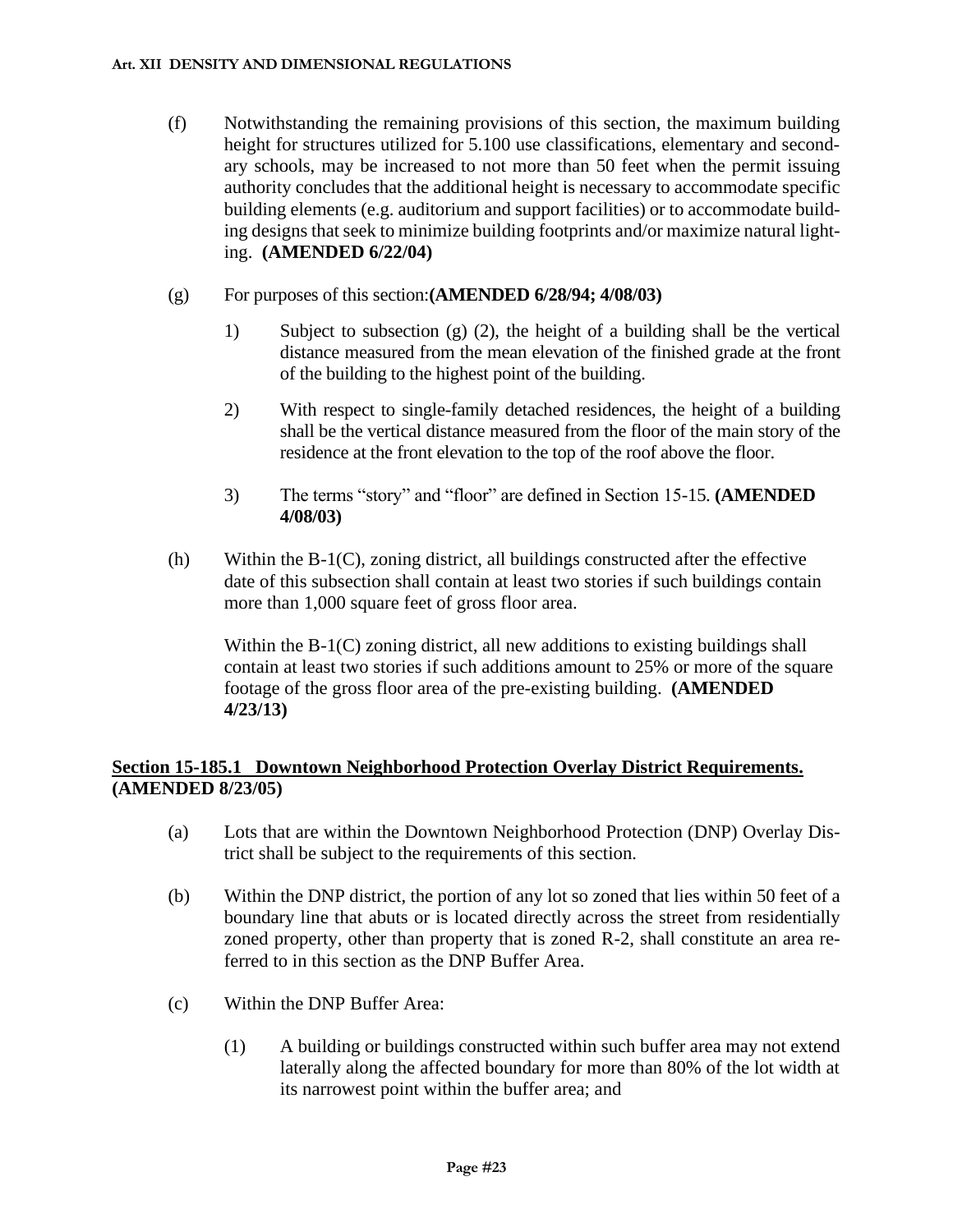- (2) The maximum horizontal run of a single building shall be 80 feet; and
- (3) If more than one building is constructed, there shall be a separation of at least 30 feet between one building and another.
- (4) Notwithstanding the foregoing, if more than one building is constructed pursuant to Section 15-160.1(b) and the residentially zoned property is within the Lloyd/Broad Overlay District no separation between buildings shall be required. **(AMENDED 6/02/20)**
- (d) With respect to lots where the underlying zoning is  $B-1(c)$  or  $B-1(g)$ , the provisions of Subsection 15-185(a)(3) shall not apply and the provisions of subsections (f),  $(g)$ and (h) of this section shall apply in lieu thereof. **(AMENDED 1/23/07).**
	- (1) A third story not exceeding a building height of 42 feet shall be permissible if a gable, or gambrel roof with a roof pitch no greater than 70 degrees and a continuous eave line substantially contains the third story (i.e. the height of the space that constitutes the story is provided primarily by the roof of the building rather than vertical exterior walls). When dormers are constructed on such roofs, the total width of all such dormers shall not exceed two-thirds of the width of the roof on which such dormers are constructed. **(AMENDED 2/27/07).**
	- (2) A third story shall be permissible if:
		- a. All portions of such third story are set back at least ten feet from the second story façade of the building wall that faces a boundary line that abuts or is located directly across the street from residentially zoned property.
	- (3) Towers, cupolas, and similar architectural features intended to complement the building design may extend to a height of not more than 42 feet, so long as such features do not contain more than 400 square feet and no elevational width of such features exceeds 25 feet.
- (e) With respect to lots where the underlying zoning is  $B-1(c)$  or  $B-1(g)$ , the provisions of Subsection  $15-185(a)(3)$  shall not apply and the provisions of subsections (f), (g) and (h) of this section shall apply in lieu thereof.
- (f) With respect to lots where the underlying zoning is  $B-1(c)$  or  $B-1(g)$ , the portion of such lots within the DNP Buffer Area shall be subject to a maximum height limitation of two stories, except as set forth below: **(AMENDED 1/23/07).**
	- (1) A third story not exceeding a building height of 42 feet shall be permissible if a gable, or gambrel roof with a roof pitch no greater than 70 degrees and a continuous eave line substantially contains the third story (i.e. the height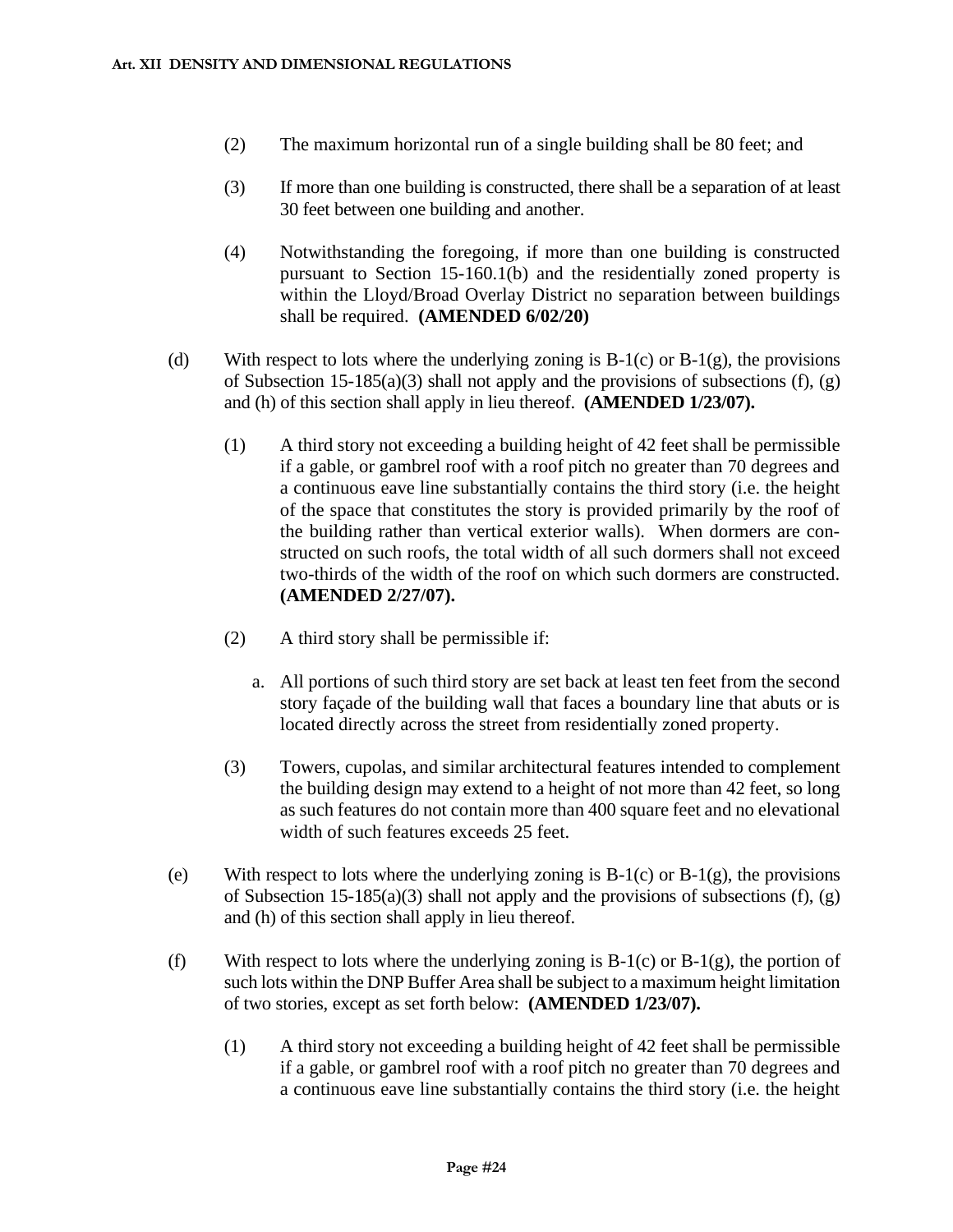of the space that constitutes the story is provided primarily by the roof of the building rather than vertical exterior walls). When dormers are constructed on such roofs, the total width of all such dormers shall not exceed two-thirds of the width of the roof on which such dormers are constructed. **(AMENDED 2/27/07)**

- (2) A third story shall be permissible if:
	- a. All portions of such third story are set back at least ten feet from the second story façade of the building wall that faces a boundary line that abuts or is located directly across the street from residentially zoned property; and
- (3) Towers, cupolas, and similar architectural features intended to complement the building design may extend to a height of not more than 42 feet, so long as such features do not contain more than 400 square feet and no elevational width of such features exceeds 25 feet.
- (g) With respect to lots where the underlying zoning is  $B-1(c)$  or  $B-1(g)$ , the portion of such lots that lie outside the DNP Buffer Area shall be subject to a maximum height limitation of three stories except as set forth below:
	- $(1)$  A fourth story may be constructed if such fourth story is either set back at least ten feet from the edge of the DNP Buffer Area or is substantially contained within a mansard, gable, or gambrel roof with a roof pitch no greater than seventy degrees and a continuous eave line (i.e. the height of the space that constitutes the story is provided primarily by the roof of the building rather than vertical exterior walls).
	- (2) If a fifth story is constructed, either all portions of such fifth story must be set back at least ten feet from the fourth story façade of the building wall that faces a boundary line that abuts or is located directly across the street from residentially zoned property, or the fifth story must be substantially contained within a mansard, gable, or gambrel roof with a roof pitch no greater than seventy degrees and a continuous eave line (i.e. the height of the space that constitutes the story is provided primarily by the roof of the building rather than vertical exterior walls).
	- (3) In addition, if a fifth story is constructed, either all portions of such fifth story must be set back from any street right-of way line other than that associated with establishing the DNP buffer area a distance of ten feet beyond the setback specified in Section 15-184, or the fifth story must be substantially contained within a mansard, gable, or gambrel roof with a roof pitch no greater than seventy degrees and a continuous eave line (i.e. the height of the space that constitutes the story is provided primarily by the roof of the building rather than vertical exterior walls).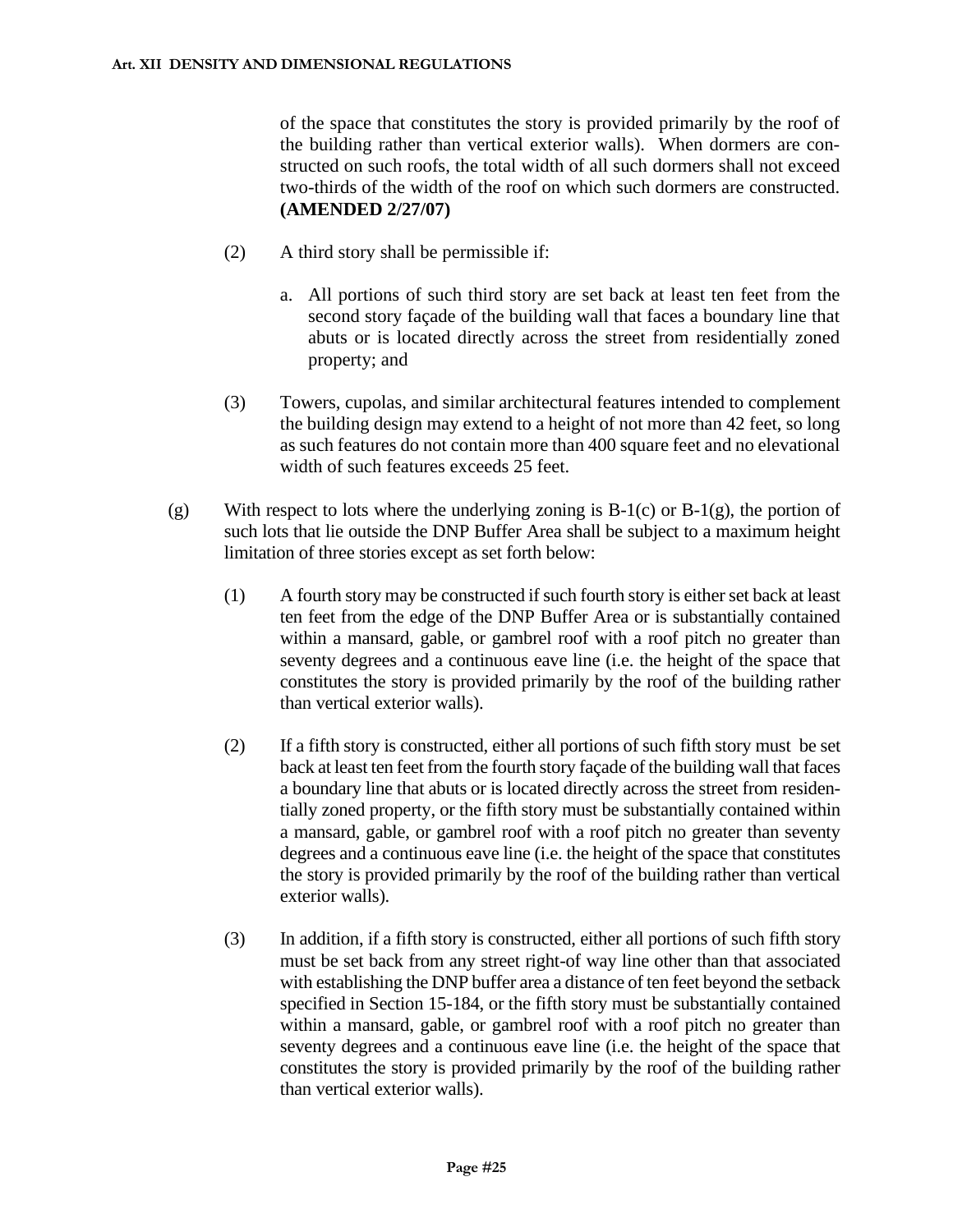(h) Notwithstanding the permit requirements established in Sections 15-146 and 15- 147, if a developer proposes to construct within those areas of the DNP district where the underlying zoning is B-1(c) a building that exceed two stories in height, or where the underlying zoning is  $B-1(g)$  a building that exceeds three stories, a special use permit-A must be obtained. Use classification 15.800, Town-owned and/or Operated Facilities and Services is not subject to this requirement. **(AMENDED 5/18/2021)**

#### **Section 15-185.2 Lloyd/Broad Overlay District Requirements. (AMENDED 6/26/18)**

- (a) Lots within the Lloyd/Broad Overlay District are subject to the requirements of this Section.
- (b) The front yard setback requirement applicable to lots within this District shall be a minimum of 15 feet and a maximum of 25 feet from the right-of-way.
- (c) The maximum height of any structure within this District shall be a vertical distance of twenty-three (23) feet measured from the floor of the main story of the residence at the front elevation to the top of the roof above the floor. Within this District it shall not be permitted to construct habitable basements, crawl spaces or garages beneath the finished first floor of the dwelling unit. Increased setback distances for upper stories are encouraged. So long as all other overlay district requirements are met, a legally nonconforming roof height in a residential structures existing at the time of adoption of this ordinance may be extended to a new addition to the residential structure
- (d) Within this District, the maximum size of new dwellings shall not exceed 1,750 square feet. Dwellings existing at the time of adoption of this ordinance, greater than 1,200 square feet in size may be expanded up to 2,000 square feet. Dwellings existing as the time of adoption of this ordinance greater than 1,199 square feet or less may be expanded up to 1,750 square feet.
- (e) Within this District, each improved lot must have at least two parking spaces. Parking areas shall be configured to provide direct access to individual spaces, without the need for excessive stacking, and, to the extent practicable, parking areas shall not be allowed between the building façade and the street right-of way.
- (f) Within this District, the number of unrelated individuals occupying a single dwelling unit shall be limited to four. Individuals related by blood, marriage or other legal arrangement shall not be subject to this limitation.

#### **Section 15-186 Cluster Subdivisions.**

(a) In any single-family residential subdivision in the zones indicated below, a developer may create lots that are smaller than those required by Subsection 15-181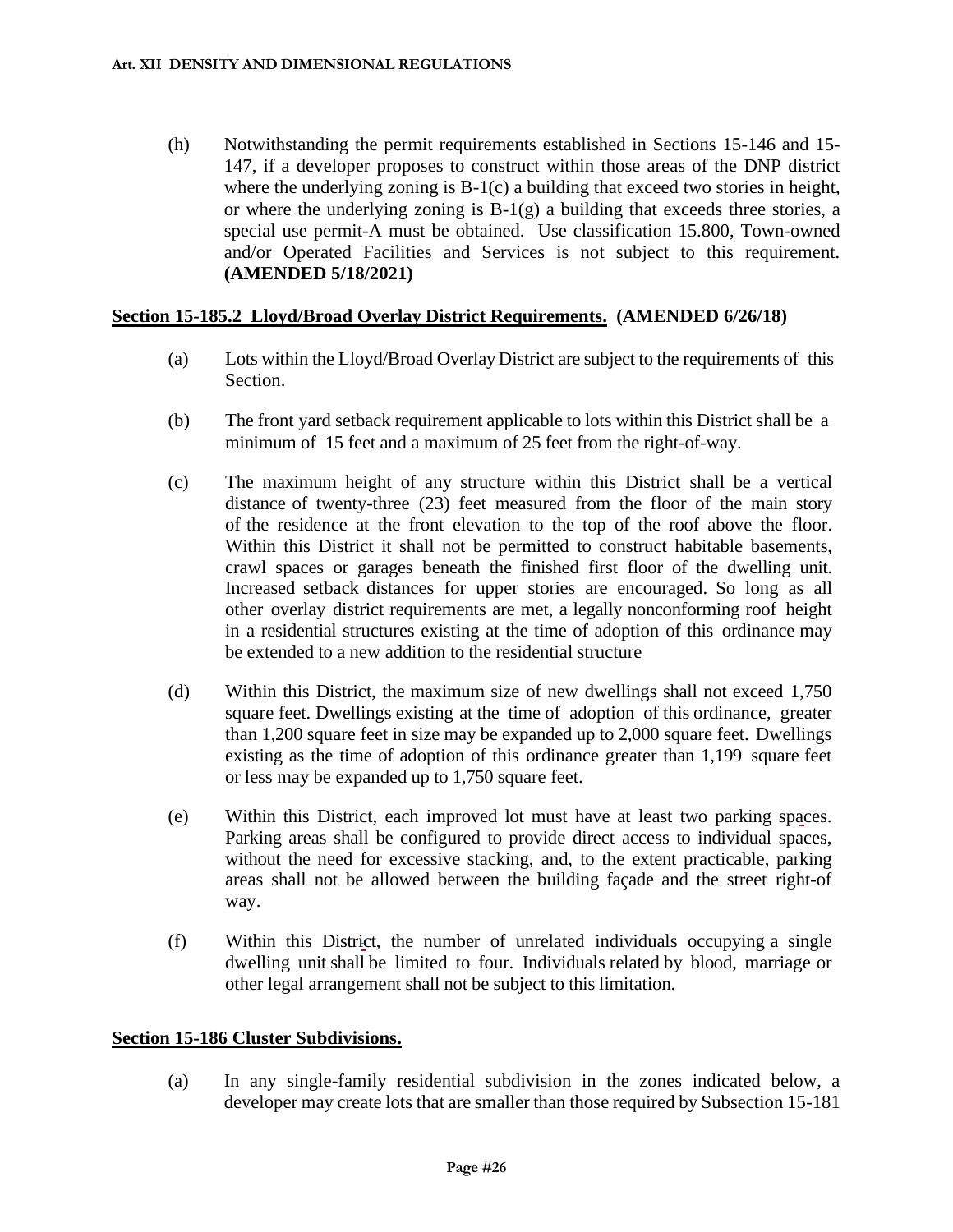| <b>ZONE</b> | <b>MINIMUM SQUARE FEET</b> |
|-------------|----------------------------|
| $R-7.5$     | 5,625                      |
| $R-10$      | 7,500                      |
| $R-S.I.R.$  | 7,500                      |
| $R-15$      | 11,250                     |
| $R-20$      | 15,000                     |
| <b>RR</b>   | 20,000 (AMENDED 11/14/88)  |
| WR          | 43,560 (AMENDED 5/19/90)   |

if such developer complies with the provisions of this section and if the lots created are not smaller than the minimums set forth in the following table:

- (b) The intent of this section is to authorize the developer to decrease lot sizes and leave the land "saved" by so doing as usable open space, thereby lowering development costs and increasing the amenity of the project without increasing the density beyond what would be permissible if the land were subdivided into the size lots required by Section 15-181.
- (c) The amount of usable open space that must be set aside shall be determined by:
	- (1) Subtracting from the standard square footage requirement set forth in Section 15-181 the amount of square footage of each lot that is smaller than that standard;
	- (2) Adding together the results obtained in (1) for each lot.
- (d) The provisions of this section may only be used if the usable open space set aside in a subdivision comprises at least 10,000 square feet of space that satisfies the definition of usable open space set forth in Section 15-198 and if such usable open space is otherwise in compliance with the provisions of Article XIII. **(AMENDED 6/27/95; REPEALED 9/05/95; REDESIGNATED 9/05/95)**
- (e) The setback requirements of Section 15-184 shall apply in cluster subdivisions. **(AMENDED 6/27/95; REPEALED 9/05/95; REDESIGNATED 9/05/95)**

### **Section 15-187 Architecturally Integrated Subdivisions.**

- (a) In any architecturally integrated subdivision, the developer may create lots and construct buildings without regard to any minimum lot size or setback restrictions except that: **(AMENDED 2/22/83; 4/24/84)**
	- (1) Lot boundary setback requirements shall apply where and to the extent that the subdivided tract abuts land that is not part of the subdivision; and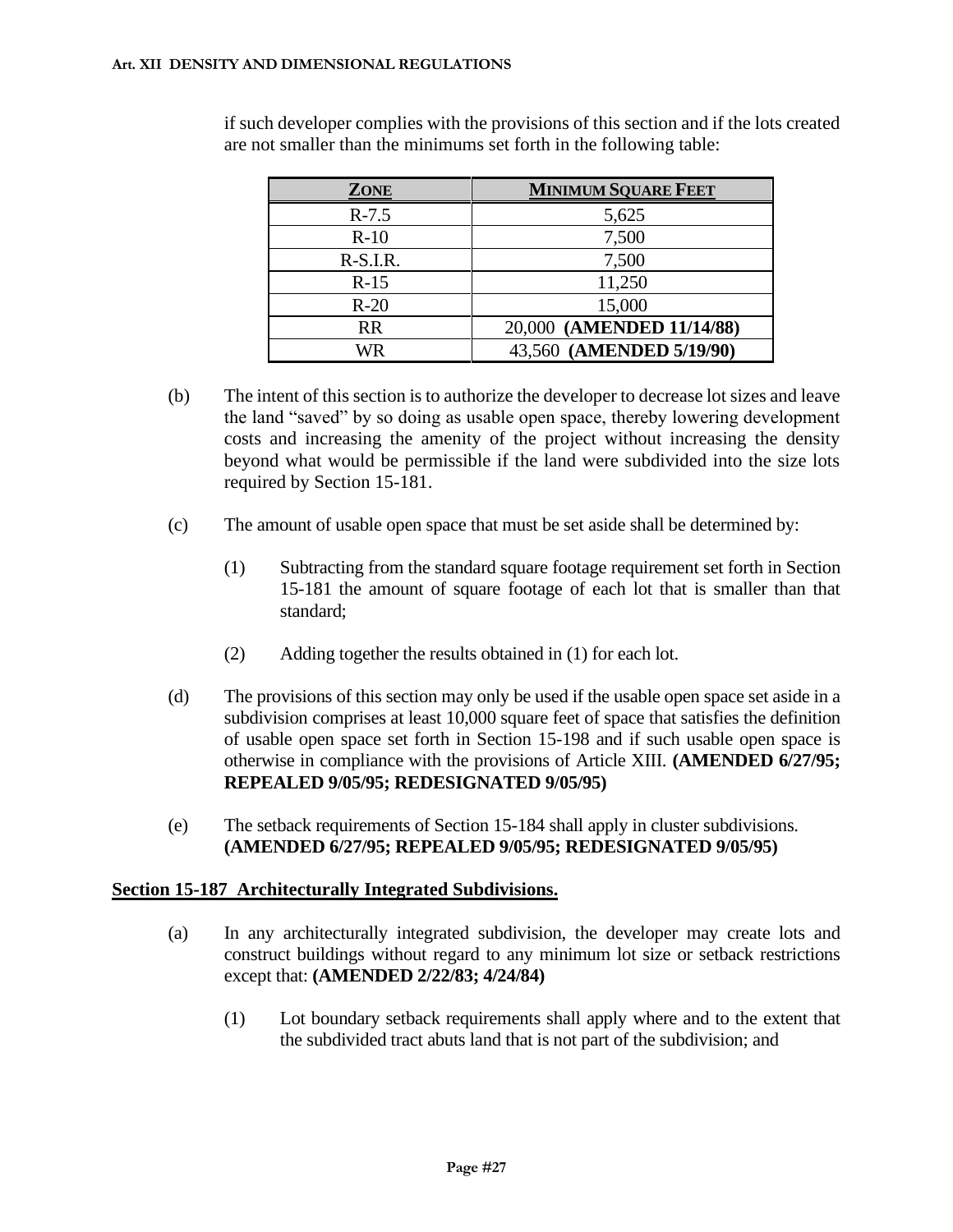- (2) Each lot shall be of sufficient size and dimensions that it can support the structure proposed to be located on it, consistent with all other applicable requirements of this chapter.
- (b) The number of dwelling units in an architecturally integrated subdivision may not exceed the maximum density authorized for the tract under Section 15-182. **(AMENDED 06/27/95; 6/22/99)**
- (c) The amount of land "saved" by creating lots that are smaller than the standards set forth in Section 15-181 shall be set aside as open space except that in no case shall a development be required to preserve more than forty percent of the development tract as open space. **(AMENDED 6/27/95)**
- (d) The purpose of this section is to provide flexibility, consistent with the public health and safety and without increasing overall density to the developer who subdivides property and constructs buildings on the lots created in accordance with a unified and coherent plan of development. **(REDESIGNATED 6/27/95)**
- (e) The Town Council may approve a conversion to an architecturally integrated subdivision of any multi-family project that was built in accordance with the standards of the zoning ordinance in effect at the time of construction despite the fact that the density of such project exceeds that permissible under this chapter. However, no increase in density may be allowed in connection with such conversion. **(REDESIGNATED 6/27/95)**
- (f) Architecturally integrated subdivisions shall not be allowed in the C or WR zoning districts. **(REDESIGNATED 6/27/95)**

## **Section 15-188 Restrictions Designed to Mandate the Construction of Some Smaller New Homes for Sale. (AMENDED 6/22/99; 3/23/04)**

- (a) The Council finds that:
	- (1) Construction of new, single-family homes within the town's planning jurisdiction in recent years has been limited almost exclusively to homes that exceed 1,350 square feet in heated floor area and/or that sell for prices in excess of \$ 175,000;
	- (2) It is in the public interest to have available within the town's planning jurisdiction a diversity of new housing stock such that at least some newly constructed single-family homes are potentially affordable to families other than those in the highest income brackets;
	- (3) The objective of providing some diversity in terms of the affordability of new housing stock within the town's planning jurisdiction as described above can be advanced by mandating that a certain percentage of the homes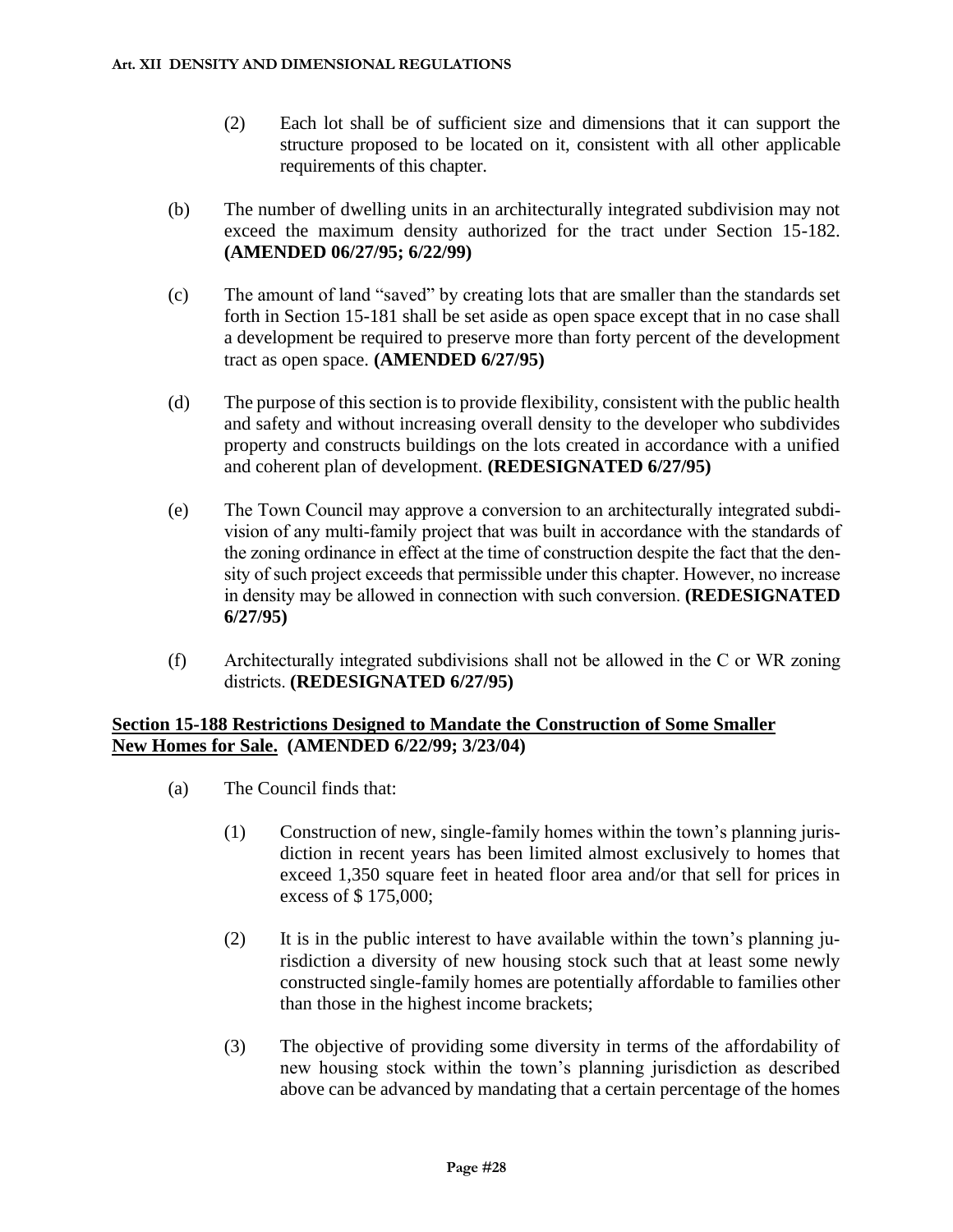within new subdivisions be limited to not more than 1,350 square feet in heated floor area.

- (b) Subject to the remaining provisions of this section, every residential development containing between thirteen and twenty units for sale shall be developed in such a manner that at least fifteen percent of the dwelling units constructed within such subdivision contain not more than 1,350 square feet of heated floor area at the time such units are initially conveyed, and an additional ten percent of the dwelling units contain not more than 1,100 square feet of heated floor area at the time such units are initially conveyed. Every residential development containing twenty-one or more units for sale shall be developed in such a manner that at least fifteen percent of the dwelling units constructed within such development contain not more than 1,100 square feet of heated floor area at the time such units are initially conveyed, and an additional ten percent of the dwelling units contain not more than 1,350 square feet of heated floor area at the time such units are initially conveyed**.** For purposes of this subsection the term "heated floor area" means any fully enclosed (not merely screened in or partially enclosed) space that is within or attached to a dwelling unit, where either (i) the room temperature of such space is controlled or affected by a human-made heating or cooling device, or (ii) such space, although unheated, is clearly designed to be living space (as opposed to storage space or a garage) and can readily be converted into a heated living area. Such units shall be referred to in this section as "size-limited units." Notwithstanding the foregoing, the requirement for size-limited units shall not apply to residential developments located in the R-R or W-R zoning districts.
- (c) The number of dwelling units that can be constructed within an architecturally integrated subdivision or un-subdivided development is determined at the time the special use permit-A is approved. With respect to residential subdivisions other than architecturally integrated subdivisions, each lot that is large enough for only a single dwelling unit or that is limited by restrictive covenants to development only with a single dwelling unit shall be deemed to house one single-family detached dwelling unit. Lots that are large enough to accommodate more than one dwelling unit and are not so limited by restrictive covenants shall be deemed to house the largest number of duplex or multi-family units that could be approved under this chapter. The minimum number of size-limited units shall then be determined by multiplying the maximum number of dwelling units permissible within the subdivision as determined herein by the percentage specified in subsection (b) above (resulting fractions shall be dropped).
- (d) The developer's plans submitted with the application for a special use permit-A shall indicate which lots in the case of residential subdivisions or which units in the case of un-subdivided residential developments the developer proposes to develop with size-limited units. The special use permit-A plans and any necessary final plats shall indicate clearly where a size-limited unit must be constructed, and, in the case of subdivisions subject to the provisions of subsection (e), purchasers of lots shall be bound by the limitation.